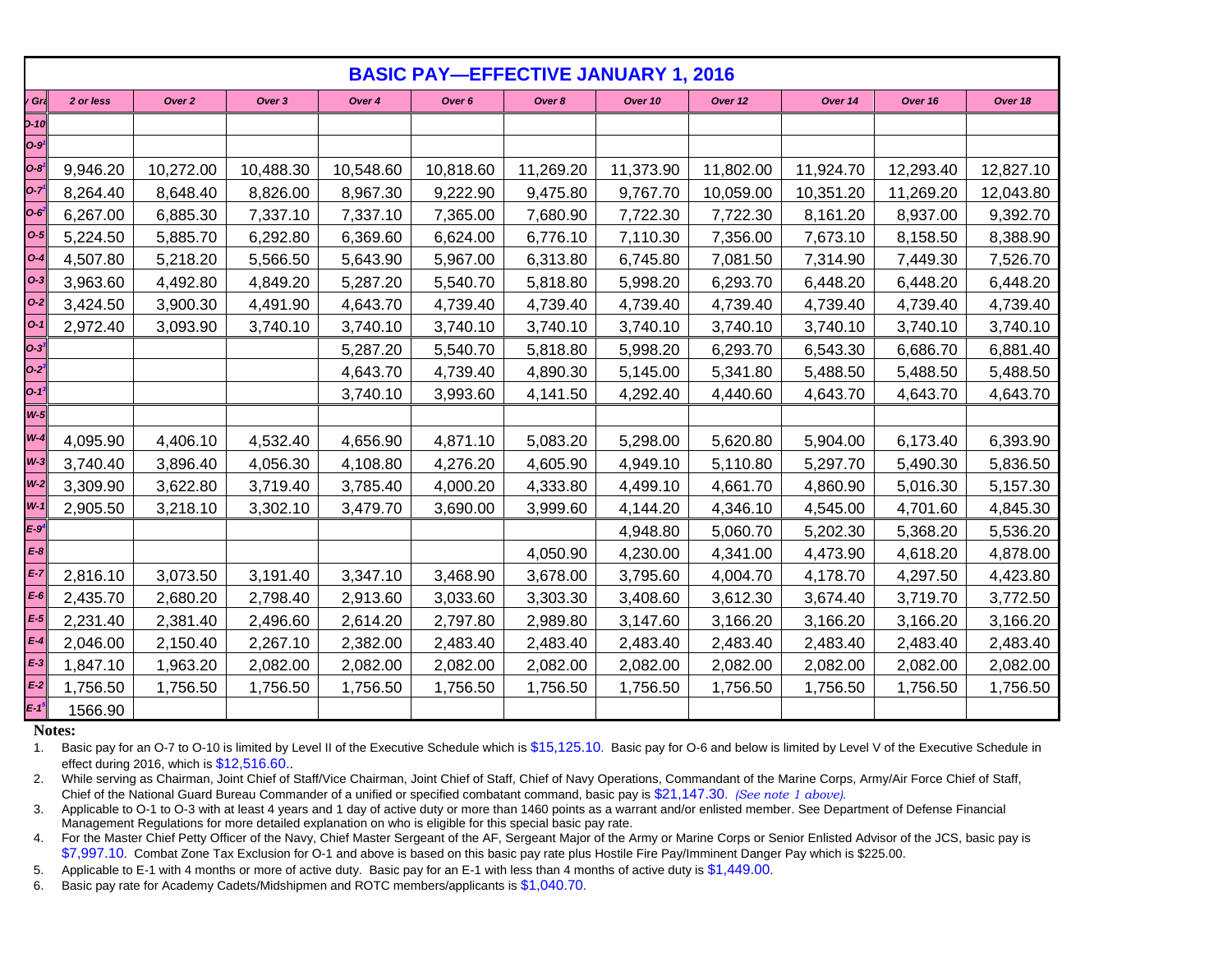|                  |           |           |           |           | <b>BASIC PAY-EFFECTIVE JANUARY 1, 2016</b> |           |           |           |           |           |           |
|------------------|-----------|-----------|-----------|-----------|--------------------------------------------|-----------|-----------|-----------|-----------|-----------|-----------|
| <b>Pay Grade</b> | Over 20   | Over 22   | Over 24   | Over 26   | Over28                                     | Over 30   | Over 32   | Over 34   | Over 36   | Over 38   | Over 40   |
| $O-10^{1}$       | 16,072.20 | 16,150.50 | 16,486.80 | 17,071.50 | 17,071.50                                  | 17,925.30 | 17,925.30 | 18,821.10 | 18,821.10 | 19,762.50 | 19,762.50 |
| $O-91$           | 14,056.80 | 14,259.90 | 14,552.10 | 15,062.40 | 15,062.40                                  | 15,816.00 | 15,816.00 | 16,606.80 | 16,606.80 | 17,436.90 | 17,436.90 |
| $0 - 81$         | 13,319.10 | 13,647.30 | 13,647.30 | 13,647.30 | 13,647.30                                  | 13,989.00 | 13,989.00 | 14,338.50 | 14,338.50 | 14,338.50 | 14,338.50 |
| $O - 71$         | 12,043.80 | 12,043.80 | 12,043.80 | 12,105.60 | 12,105.60                                  | 12,347.70 | 12,347.70 | 12,347.70 | 12,347.70 | 12,347.70 | 12,347.70 |
| $O - 6^2$        | 9,847.80  | 10,106.70 | 10,369.20 | 10,877.70 | 10,877.70                                  | 11,094.90 | 11,094.90 | 11,094.90 | 11,094.90 | 11,094.90 | 11,094.90 |
| $O-5$            | 8,617.20  | 8,876.40  | 8,876.40  | 8,876.40  | 8,876.40                                   | 8,876.40  | 8,876.40  | 8,876.40  | 8,876.40  | 8,876.40  | 8,876.40  |
| $O-4$            | 7,526.70  | 7,526.70  | 7,526.70  | 7,526.70  | 7,526.70                                   | 7,526.70  | 7,526.70  | 7,526.70  | 7,526.70  | 7,526.70  | 7,526.70  |
| $O-3$            | 6,448.20  | 6,448.20  | 6,448.20  | 6,448.20  | 6,448.20                                   | 6,448.20  | 6,448.20  | 6,448.20  | 6,448.20  | 6,448.20  | 6,448.20  |
| $O-2$            | 4,739.40  | 4,739.40  | 4,739.40  | 4,739.40  | 4,739.40                                   | 4,739.40  | 4,739.40  | 4,739.40  | 4,739.40  | 4,739.40  | 4,739.40  |
| $O-1$            | 3,740.10  | 3,740.10  | 3,740.10  | 3,740.10  | 3,740.10                                   | 3,740.10  | 3,740.10  | 3,740.10  | 3,740.10  | 3,740.10  | 3,740.10  |
| $O-3^3$          | 6,881.40  | 6,881.40  | 6,881.40  | 6,881.40  | 6,881.40                                   | 6,881.40  | 6,881.40  | 6,881.40  | 6,881.40  | 6,881.40  | 6,881.40  |
| $O-2^3$          | 5,488.50  | 5,488.50  | 5,488.50  | 5,488.50  | 5,488.50                                   | 5,488.50  | 5,488.50  | 5,488.50  | 5,488.50  | 5,488.50  | 5,488.50  |
| $O-1^3$          | 4,643.70  | 4,643.70  | 4,643.70  | 4,643.70  | 4,643.70                                   | 4,643.70  | 4,643.70  | 4,643.70  | 4,643.70  | 4,643.70  | 4,643.70  |
| $W-5$            | 7,283.10  | 7,652.40  | 7,927.50  | 8,232.30  | 8,232.30                                   | 8,644.50  | 8,644.50  | 9,076.20  | 9,076.20  | 9,530.70  | 9,530.70  |
| $W-4$            | 6,608.70  | 6,924.60  | 7,184.10  | 7,480.20  | 7,480.20                                   | 7,629.60  | 7,629.60  | 7,629.60  | 7,629.60  | 7,629.60  | 7,629.60  |
| $W-3$            | 6,070.50  | 6,210.30  | 6,359.10  | 6,561.60  | 6,561.60                                   | 6,561.60  | 6,561.60  | 6,561.60  | 6,561.60  | 6,561.60  | 6,561.60  |
| $W-2$            | 5,325.90  | 5,436.60  | 5,524.50  | 5,524.50  | 5,524.50                                   | 5,524.50  | 5,524.50  | 5,524.50  | 5,524.50  | 5,524.50  | 5,524.50  |
| $W-1$            | 5,020.50  | 5,020.50  | 5,020.50  | 5,020.50  | 5,020.50                                   | 5,020.50  | 5,020.50  | 5,020.50  | 5,020.50  | 5,020.50  | 5,020.50  |
| E.9 <sup>4</sup> | 5,804.70  | 6,032.10  | 6,270.90  | 6,636.90  | 6,636.90                                   | 6,968.40  | 6,968.40  | 7,317.00  | 7,317.00  | 7,683.30  | 7,683.30  |
| $E-8$            | 5,009.40  | 5,233.80  | 5,358.00  | 5,664.00  | 5,664.00                                   | 5,777.70  | 5,777.70  | 5,777.70  | 5,777.70  | 5,777.70  | 5,777.70  |
| $E-7$            | 4,472.70  | 4,637.10  | 4,725.30  | 5,061.30  | 5,061.30                                   | 5,061.30  | 5,061.30  | 5,061.30  | 5,061.30  | 5,061.30  | 5,061.30  |
| $E-6$            | 3,772.50  | 3,772.50  | 3,772.50  | 3,772.50  | 3,772.50                                   | 3,772.50  | 3,772.50  | 3,772.50  | 3,772.50  | 3,772.50  | 3,772.50  |
| $E-5$            | 3,166.20  | 3,166.20  | 3,166.20  | 3,166.20  | 3,166.20                                   | 3,166.20  | 3,166.20  | 3,166.20  | 3,166.20  | 3,166.20  | 3,166.20  |
| $E-4$            | 2,483.40  | 2,483.40  | 2,483.40  | 2,483.40  | 2,483.40                                   | 2,483.40  | 2,483.40  | 2,483.40  | 2,483.40  | 2,483.40  | 2,483.40  |
| $E-3$            | 2,082.00  | 2,082.00  | 2,082.00  | 2,082.00  | 2,082.00                                   | 2,082.00  | 2,082.00  | 2,082.00  | 2,082.00  | 2,082.00  | 2,082.00  |
| $E-2$            | 1,756.50  | 1,756.50  | 1,756.50  | 1,756.50  | 1,756.50                                   | 1,756.50  | 1,756.50  | 1,756.50  | 1,756.50  | 1,756.50  | 1,756.50  |

## **Notes:**

1. Basic pay for an O-7 to O-10 is limited by Level II of the Executive Schedule which is \$15,125.10. Basic pay for O-6 and below is limited by Level V of the Executive Schedule in effect during 2016, which is \$12,516.60.

2. While serving as Chairman, Joint Chief of Staff/Vice Chairman, Joint Chief of Staff, Chief of Navy Operations, Commandant of the Marine Corps, Army/Air Force Chief of Staff, Chief of the National Guard Bureau, or Commander of a unified or specified combatant command, basic pay is \$21,147.30. *(See note 1 above)*.

3. Applicable to O-1 to O-3 with at least 4 years and 1 day of active duty or more than 1460 points as a warrant and/or enlisted member. See Department of Defense Financial Management Regulations for more detailed explanation on who is eligible for this special basic pay rate.

4. For the Master Chief Petty Officer of the Navy, Chief Master Sergeant of the AF, Sergeant Major of the Army or Marine Corps, Senior Enlisted Advisor to the Chief of the National Guard Bureau, or Senior Enlisted Advisor of the JCS, basic pay is \$7,997.10. Combat Zone Tax Exclusion for O-1 and above is based on this basic pay rate plus Hostile Fire Pay/Imminent Danger Pay which is \$225.00.

5. Applicable to E-1 with 4 months or more of active duty. Basic pay for an E-1 with less than 4 months of active duty is \$1,449.00.

6. Basic pay rate for Academy Cadets/Midshipmen and ROTC members/applicants is \$1,040.70.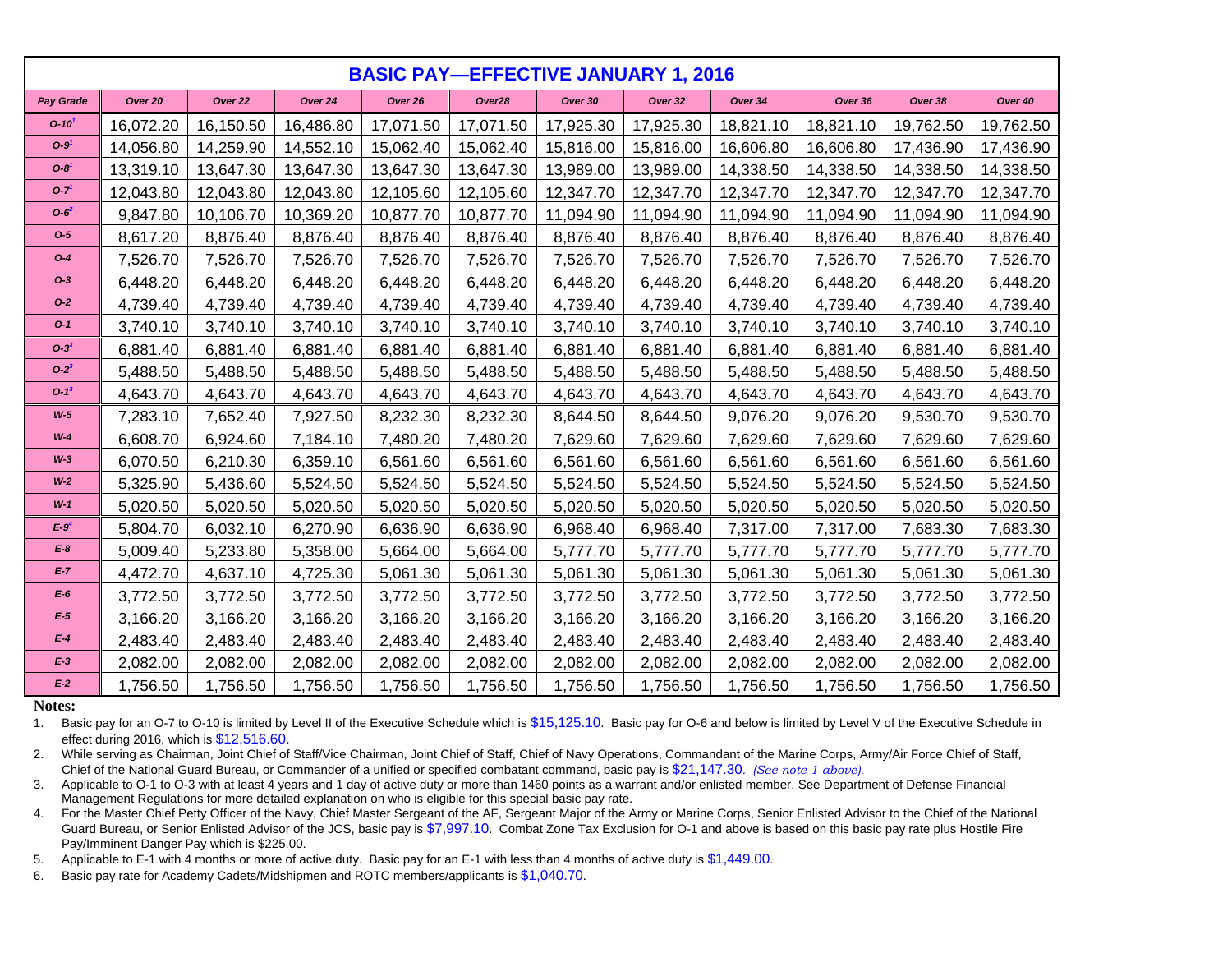|              |                |                             |                                                 |                                                                                            | <b>ALLOWANCES</b>                                            |                                      |                |             |                                                                         |                                              |                       |                            |                     |
|--------------|----------------|-----------------------------|-------------------------------------------------|--------------------------------------------------------------------------------------------|--------------------------------------------------------------|--------------------------------------|----------------|-------------|-------------------------------------------------------------------------|----------------------------------------------|-----------------------|----------------------------|---------------------|
|              |                |                             | <b>Basic Allowance for Housing RC/Transient</b> |                                                                                            |                                                              |                                      |                |             | <b>Family Separation Allowance</b>                                      |                                              |                       |                            |                     |
|              |                | (January 1, 2016)           |                                                 |                                                                                            |                                                              |                                      |                |             |                                                                         |                                              |                       |                            |                     |
| Pay<br>Grade | <b>Partial</b> | Without<br><b>Dependent</b> | With<br><b>Dependent</b>                        | <b>Differential</b>                                                                        |                                                              |                                      |                |             | All Pay Grades: \$250                                                   |                                              |                       |                            |                     |
| $0 - 10$     | \$50.70        | \$1,616.70                  | \$1,988.70                                      | \$333.60                                                                                   | <b>Basic Allowance for Subsistence</b>                       |                                      |                |             |                                                                         | <b>Family Subsistence Supplemental</b>       |                       |                            |                     |
| $0-9$        | \$50.70        | \$1,616.70                  | \$1,988.70                                      | \$333.60                                                                                   | (Effective January 1, 2016)                                  |                                      |                |             |                                                                         | <b>Allowance (Effective October 1, 2010)</b> |                       |                            |                     |
| $0 - 8$      | \$50.70        | \$1,616.70                  | \$1,988.70                                      | \$333.60                                                                                   |                                                              | <b>Officers: \$253.63</b>            |                |             |                                                                         |                                              | <b>All Pay Grades</b> |                            |                     |
| $0 - 7$      | \$50.70        | \$1,616.70                  | \$1,988.70                                      | \$333.60                                                                                   |                                                              | <b>Enlisted: \$368.29</b>            |                |             |                                                                         |                                              |                       | Not to Exceed \$1100.00    |                     |
| $0-6$        | \$39.60        | \$1,482.30                  | \$1,790.10                                      | \$283.50                                                                                   |                                                              |                                      |                |             |                                                                         |                                              |                       |                            |                     |
| $0 - 5$      | \$33.00        | \$1,427.40                  | \$1,725.90                                      | \$274.20                                                                                   |                                                              |                                      |                |             | <b>Clothing Allowances (Effective October 1, 2015)</b>                  |                                              |                       |                            |                     |
| $0 - 4$      | \$26.70        | \$1,322.40                  | \$1,521.00                                      | \$182.40                                                                                   |                                                              |                                      |                |             | <b>Standard Initial Clothing Allowance (Enlisted Members Only)</b>      |                                              |                       |                            |                     |
| $0 - 3$      | \$22.20        | \$1,060.50                  | \$1,258.50                                      | \$182.10                                                                                   |                                                              | <b>Army</b>                          |                |             | <b>Navy</b>                                                             | <b>Air Force</b>                             |                       |                            | <b>Marine Corps</b> |
| $0 - 2$      | \$17.70        | \$840.30                    | \$1,074.00                                      | \$214.80                                                                                   |                                                              | <b>Male</b>                          | Female         | <b>Male</b> | <b>Female</b>                                                           | <b>Male</b>                                  | <b>Female</b>         | <b>Male</b>                | <b>Female</b>       |
| $0-1$        | \$13.20        | \$721.20                    | \$961.20                                        | \$232.20                                                                                   |                                                              |                                      |                |             | 1,643.45 1,888.07 1,797.42 1,982.74 1,389.18 1,597.93 2,007.82 1,945.65 |                                              |                       |                            |                     |
| 03E          | \$22.20        | \$1,144.50                  | \$1,353.00                                      | \$190.80                                                                                   |                                                              |                                      |                |             | <b>Cash Clothing Replacement Allowance (Enlisted Members Only)</b>      |                                              |                       |                            |                     |
| 02E          | \$17.70        | \$973.50                    | \$1,220.70                                      | \$228.30                                                                                   |                                                              | <b>Army</b>                          |                |             | <b>Navy</b>                                                             | <b>Air Force</b>                             |                       |                            | <b>Marine Corps</b> |
| 01E          | \$13.20        | \$846.60                    | \$1,128.30                                      | \$267.60                                                                                   |                                                              | <b>Male</b>                          | <b>Female</b>  | <b>Male</b> | <b>Female</b>                                                           | <b>Male</b>                                  | <b>Female</b>         | <b>Male</b>                | Female              |
| $W-5$        | \$25.20        | \$1,344.00                  | \$1,469.10                                      | \$114.00                                                                                   | <b>Basic</b>                                                 | 327.60                               | 349.20         | 320.40      | 327.60                                                                  | 248.40                                       | 252.00                | 403.20                     | 392.40              |
| $W-4$        | \$25.20        | \$1,193.10                  | \$1,346.70                                      | \$140.40                                                                                   | <b>Standard</b>                                              | 468.00                               | 496.80         | 457.20      | 468.00                                                                  | 352.80                                       | 360.00                | 601.20                     | 576.00              |
| $W-3$        | \$20.70        | \$1,003.50                  | \$1,234.50                                      | \$211.80                                                                                   | <b>Special</b>                                               | $\overline{0}$                       | $\overline{0}$ | 648.00      | 669.60                                                                  | $\overline{0}$                               | $\overline{0}$        | $\overline{0}$             | $\overline{0}$      |
| $W-2$        | \$15.90        | \$890.40                    | \$1,134.00                                      | \$223.80                                                                                   |                                                              |                                      |                |             | <b>Civilian Clothing Allowance</b>                                      |                                              |                       |                            |                     |
|              |                |                             |                                                 |                                                                                            | Type of                                                      | <b>Initial</b>                       |                |             | Replacement 15 days in 30 days period                                   |                                              |                       | 30 days in 36 month period |                     |
| $W-1$        | \$13.80        | \$746.70                    | \$981.90                                        | \$216.60                                                                                   | <b>Duty</b>                                                  |                                      |                |             |                                                                         |                                              |                       |                            |                     |
| $E-9$        | \$18.60        | \$979.80                    | \$1,292.10                                      | \$285.90                                                                                   | <b>Permanent</b>                                             | 1,022.40                             | 340.80         |             | $\overline{0}$                                                          |                                              |                       | $\overline{0}$             |                     |
| $E-8$        | \$15.30        | \$900.30                    | \$1,191.90                                      | \$267.90                                                                                   | <b>Temporary</b>                                             | $\overline{0}$                       | $\theta$       |             | 340.80                                                                  |                                              |                       | 681.60                     |                     |
| $E-7$        | \$12.00        | \$829.80                    | \$1,106.10                                      | \$310.20                                                                                   |                                                              |                                      |                |             | <b>Personal Money Allowance (Monthly Amount)</b>                        |                                              |                       |                            |                     |
| $E-6$        | \$9.90         | \$766.80                    | \$1,021.80                                      | \$300.00                                                                                   | 1. While serving as Chairman or Vice Chairman of the JCS,    |                                      |                |             |                                                                         |                                              |                       | \$333.33                   |                     |
| $E-5$        | \$8.70         | \$689.70                    | \$919.50                                        | \$255.30                                                                                   |                                                              | or Army or Air Force CS, CNO, or CMC |                |             |                                                                         |                                              |                       |                            |                     |
| $E-4$        | \$8.10         | \$600.00                    | \$799.20                                        | \$220.50                                                                                   | 2. Senior Member of the Military Staff Committee of the U.N. |                                      |                |             |                                                                         |                                              |                       | \$225.00                   |                     |
| $E-3$        | \$7.80         | \$557.70                    | \$743.10                                        | \$180.90                                                                                   | 3. General or Admiral                                        |                                      |                |             |                                                                         |                                              |                       | \$183.33                   |                     |
| $E-2$        | \$7.20         | \$531.60                    | \$708.30                                        | \$241.50                                                                                   | 4. Lieutenant General Vice Admiral                           |                                      |                |             |                                                                         |                                              |                       | \$41.67                    |                     |
| $E-1$        | \$6.90         | \$531.60                    | \$708.30                                        | \$285.90                                                                                   | 5. Senior Enlisted Member of a Military Service              |                                      |                |             |                                                                         |                                              |                       | \$166.67                   |                     |
|              |                |                             |                                                 | For other pays or specific requirements for the pay cited in this table, go to the web at: |                                                              |                                      |                |             |                                                                         |                                              |                       |                            |                     |
|              |                |                             |                                                 | http://www.dtic.mil/comptroller/fmr/07a/index.html                                         |                                                              |                                      |                |             |                                                                         |                                              |                       |                            |                     |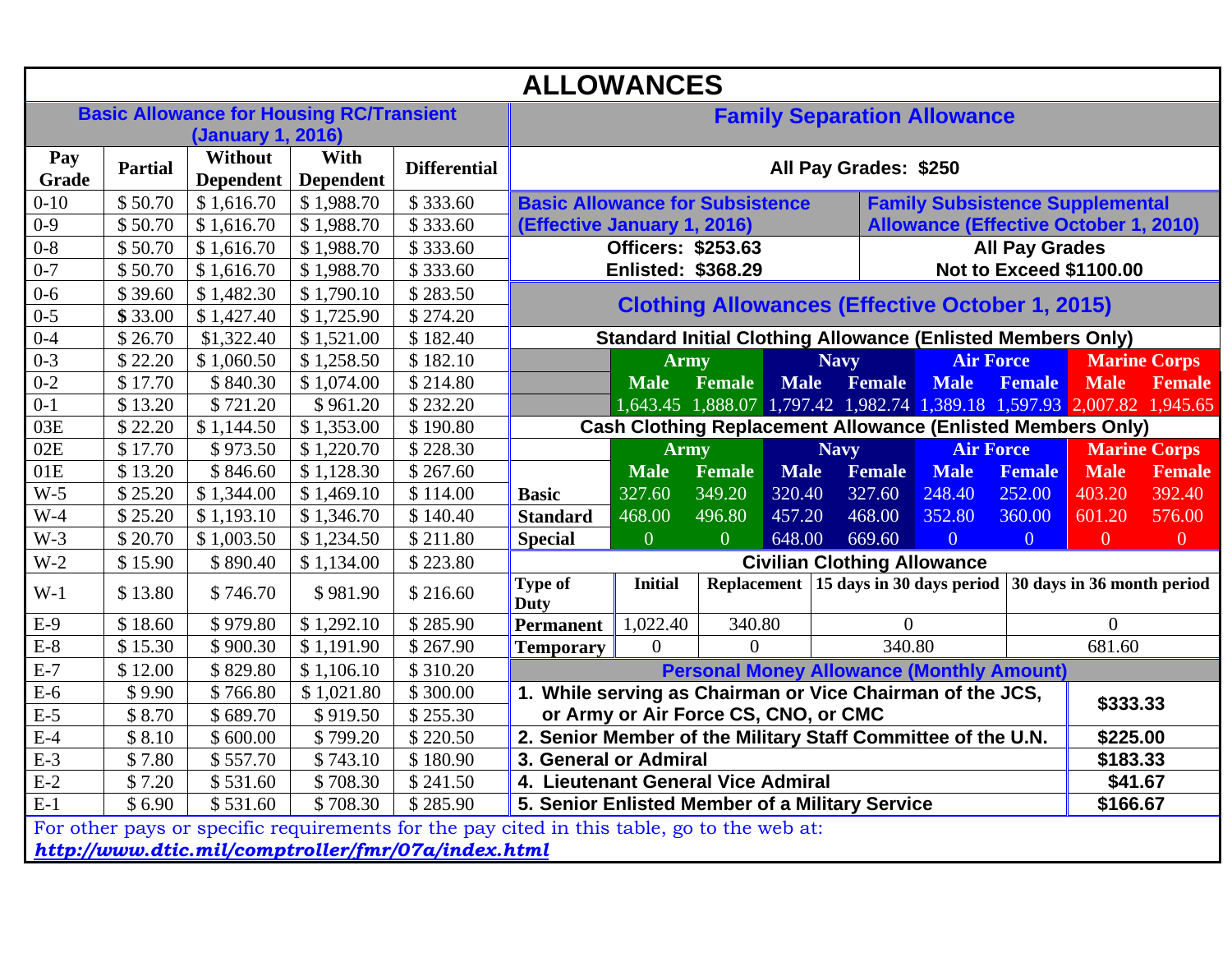|              |                          |                     | <b>INCENTIVE AND SPECIAL PAYS</b>                                                                                                                                                                                                                                     |                   |                                            |                    |                               |                                                                                                                     |                    |
|--------------|--------------------------|---------------------|-----------------------------------------------------------------------------------------------------------------------------------------------------------------------------------------------------------------------------------------------------------------------|-------------------|--------------------------------------------|--------------------|-------------------------------|---------------------------------------------------------------------------------------------------------------------|--------------------|
|              |                          |                     |                                                                                                                                                                                                                                                                       |                   | <b>Aviation Career Incentive Pay</b>       |                    |                               |                                                                                                                     |                    |
|              |                          |                     |                                                                                                                                                                                                                                                                       |                   | <b>Years of Aviation Service</b>           |                    |                               |                                                                                                                     |                    |
| 2 or<br>less | Over 2                   | Over 3              | Over 4                                                                                                                                                                                                                                                                | Over <sub>6</sub> | Over 14                                    | Over <sub>22</sub> | Over <sub>23</sub>            | Over 24                                                                                                             | Over <sub>25</sub> |
| 125.00       | 156.00                   | 188.00              | 206.00                                                                                                                                                                                                                                                                | 650.00            | 840.00                                     | 585.00             | 495.00                        | 385.00                                                                                                              | 250.00             |
|              |                          |                     |                                                                                                                                                                                                                                                                       |                   | <b>Career Enlisted Flyer Incentive Pay</b> |                    |                               |                                                                                                                     |                    |
|              |                          |                     |                                                                                                                                                                                                                                                                       |                   | <b>Years of Aviation Service</b>           |                    |                               |                                                                                                                     |                    |
|              | 4 or less                |                     | Over 4                                                                                                                                                                                                                                                                |                   |                                            | Over 8             |                               | Over 14                                                                                                             |                    |
|              | 150.00                   |                     | 225.00                                                                                                                                                                                                                                                                |                   |                                            | 350.00             |                               | 400.00                                                                                                              |                    |
|              |                          |                     | <b>Hazardous Duty Incentive Pay (Crew Member- Non-AWAC)</b>                                                                                                                                                                                                           |                   |                                            |                    |                               |                                                                                                                     |                    |
| Pay Grade    | <b>Amount</b>            | Pay<br>Grade        | <b>Amount</b>                                                                                                                                                                                                                                                         | Pay<br>Grade      | <b>Amount</b>                              | Pay<br>Grade       | <b>Amount</b>                 | Pay<br>Grade                                                                                                        | <b>Amount</b>      |
| $O-10$       | 150.00                   | $O-5$               | 250.00                                                                                                                                                                                                                                                                | $W-5$             | 250.00                                     | $E-9$              | 240.00                        | $E-4$                                                                                                               | 165.00             |
| $O-9$        | 150.00                   | $O - 4$             | 225.00                                                                                                                                                                                                                                                                | $W-4$             | 250.00                                     | $E-8$              | 240.00                        | $E-3$                                                                                                               | 150.00             |
| $O-8$        | 150.00                   | $O-3$               | 175.00                                                                                                                                                                                                                                                                | $W-3$             | 175.00                                     | $E-7$              | 240.00                        | $E-2$                                                                                                               | 150.00             |
| $O-7$        | 150.00                   | $O-2$               | 150.00                                                                                                                                                                                                                                                                | $W-2$             | 150.00                                     | $E-6$              | 215.00                        | $E-1$                                                                                                               | 150.00             |
| $O-6$        | 250.00                   | $O-1$               | 150.00                                                                                                                                                                                                                                                                | $W-1$             | 150.00                                     | $E-5$              | 190.00                        |                                                                                                                     |                    |
|              |                          | <b>Member)</b>      | <b>Hazardous Duty Incentive Pay (Non-Crew</b>                                                                                                                                                                                                                         |                   |                                            |                    |                               | <b>Imminent Danger Pay/Hostile Fire Pay</b>                                                                         |                    |
|              |                          | ALL GRADES - 150.00 |                                                                                                                                                                                                                                                                       |                   |                                            |                    | <b>ALL GRADES - 225.00</b>    |                                                                                                                     |                    |
|              |                          | <b>Diving Pay</b>   |                                                                                                                                                                                                                                                                       |                   |                                            |                    | <b>Others</b> )               | HDIP (Parachute, Flight Deck, Demolition, &                                                                         |                    |
|              | Officers $-240.00$ (Max) |                     | Enlisted $-340.00$ (Max)                                                                                                                                                                                                                                              |                   |                                            |                    | All Grades $-150.00$          | (Member qualified for <b>HALO Pay</b> $- 225.00$ ).                                                                 |                    |
|              |                          |                     | <b>COMBAT ZONE TAX EXCLUSION</b><br>Basic pay for the MCPO of the Navy, CMSgt of the AF, Sergeant Major of the<br>Army or Marine Corps, basic pay is \$7,816.20. Combat Zone Tax Exclusion<br>for O-1 and above is based on this basic pay rate plus HFP/IDP (\$225). |                   |                                            |                    | this table, go to the web at: | For other pays or specific requirements for the pays cited in<br>http://www.dtic.mil/comptroller/fmr/07a/index.html |                    |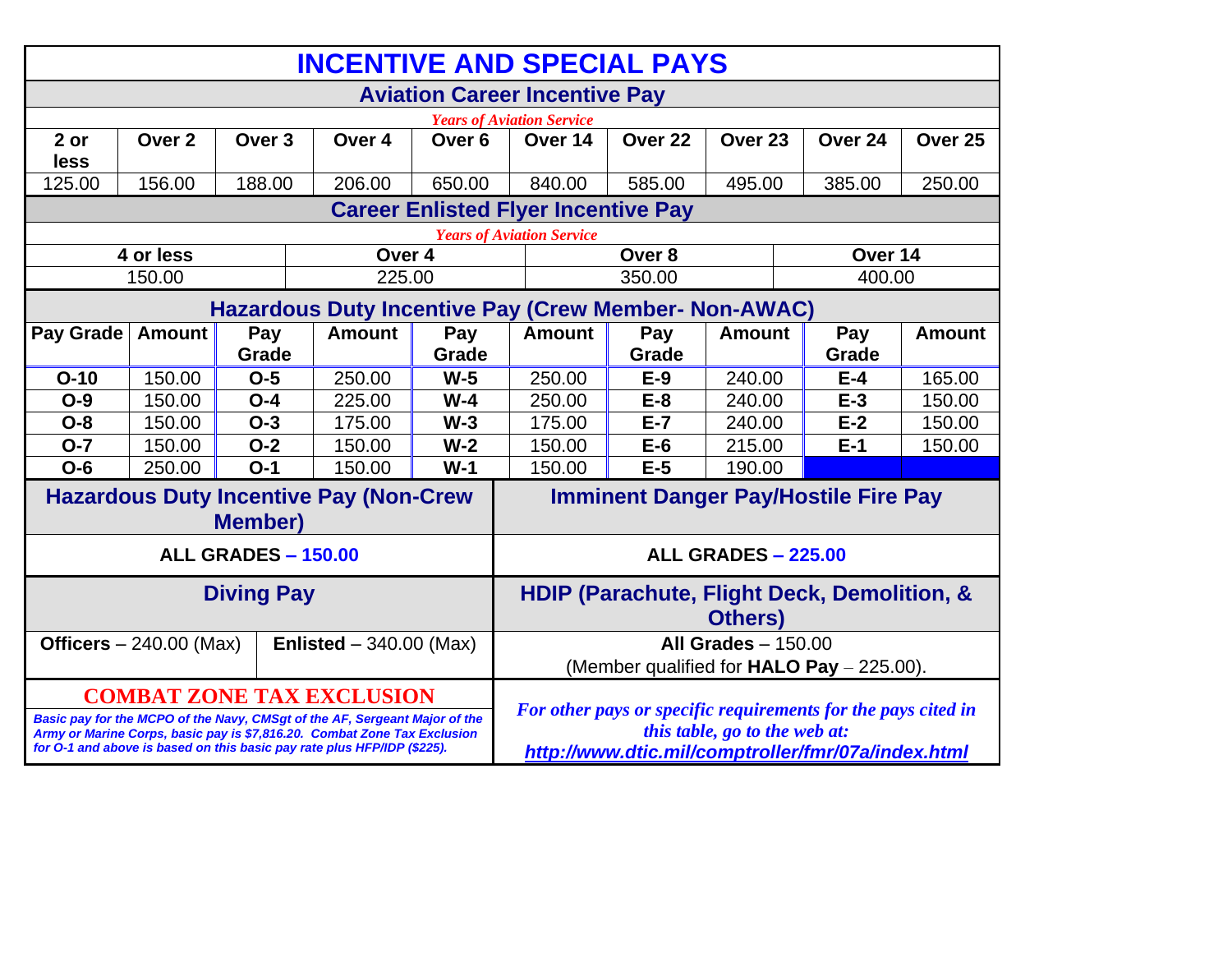|                     |        |              | <b>Submarine Duty Incentive Pay (Effective October 1, 2011)</b> |                                    |        |        |        |        |        |        |
|---------------------|--------|--------------|-----------------------------------------------------------------|------------------------------------|--------|--------|--------|--------|--------|--------|
|                     |        |              |                                                                 | <b>Cumulative Years of Service</b> |        |        |        |        |        |        |
| Pay Grade 2 or less |        | Over         | Over                                                            | Over                               | Over   | Over   | Over   | Over   | Over   | Over   |
|                     |        | $\mathbf{2}$ | 3                                                               | 4                                  | 6      | 8      | 10     | 14     | 16     | 18     |
| $O-6$               | 595.00 |              |                                                                 |                                    |        |        |        |        |        | 835.00 |
| $O-5$               | 595.00 |              |                                                                 |                                    |        |        |        | 790.00 | 835.00 |        |
| $O - 4$             | 365.00 |              |                                                                 | 525.00                             | 595.00 | 705.00 |        | 790.00 |        |        |
| $O-3$               | 355.00 |              |                                                                 | 510.00                             | 595.00 | 705.00 |        |        |        |        |
| $O-2$               | 305.00 |              |                                                                 |                                    |        |        | 425.00 |        |        |        |
| $O-1$               | 230.00 |              |                                                                 |                                    |        |        | 425.00 |        |        |        |
| $W-5$               | 285.00 | 375.00       |                                                                 | 425.00                             |        |        |        |        |        |        |
| $W-4$               | 285.00 | 375.00       |                                                                 | 425.00                             |        |        |        |        |        |        |
| $W-3$               | 285.00 | 375.00       |                                                                 | 425.00                             |        |        |        | 425.00 |        |        |
| $W-2$               | 285.00 | 375.00       |                                                                 | 425.00                             |        |        |        | 425.00 |        |        |
| $W-1$               | 285.00 | 375.00       |                                                                 | 425.00                             |        |        |        |        |        |        |
| $E-9$               | 425.00 |              |                                                                 |                                    |        |        |        |        |        | 600.00 |
| $E-8$               | 415.00 |              |                                                                 |                                    |        |        |        |        |        | 550.00 |
| $E-7$               | 405.00 |              |                                                                 |                                    |        |        |        |        |        |        |
| $E-6$               | 155.00 | 170.00       | 175.00                                                          | 300.00                             | 325.00 | 375.00 |        |        |        |        |
| $E-5$               | 140.00 | 155.00       |                                                                 | 250.00                             | 275.00 |        |        |        |        |        |
| $E-4$               | 80.00  | 95.00        | 100.00                                                          | 245.00                             |        |        |        |        |        |        |
| $E-3$               | 80.00  | 90.00        | 95.00                                                           |                                    | 90.00  |        |        |        |        |        |
| $E-2$               | 75.00  | 90.00        |                                                                 |                                    |        |        |        |        |        |        |
| $E-1$               | 75.00  |              |                                                                 |                                    |        |        |        |        |        |        |
|                     |        |              |                                                                 |                                    |        |        |        |        |        |        |

*Submarine Duty Incentive Pay for O-7 through O-10 is \$355.00*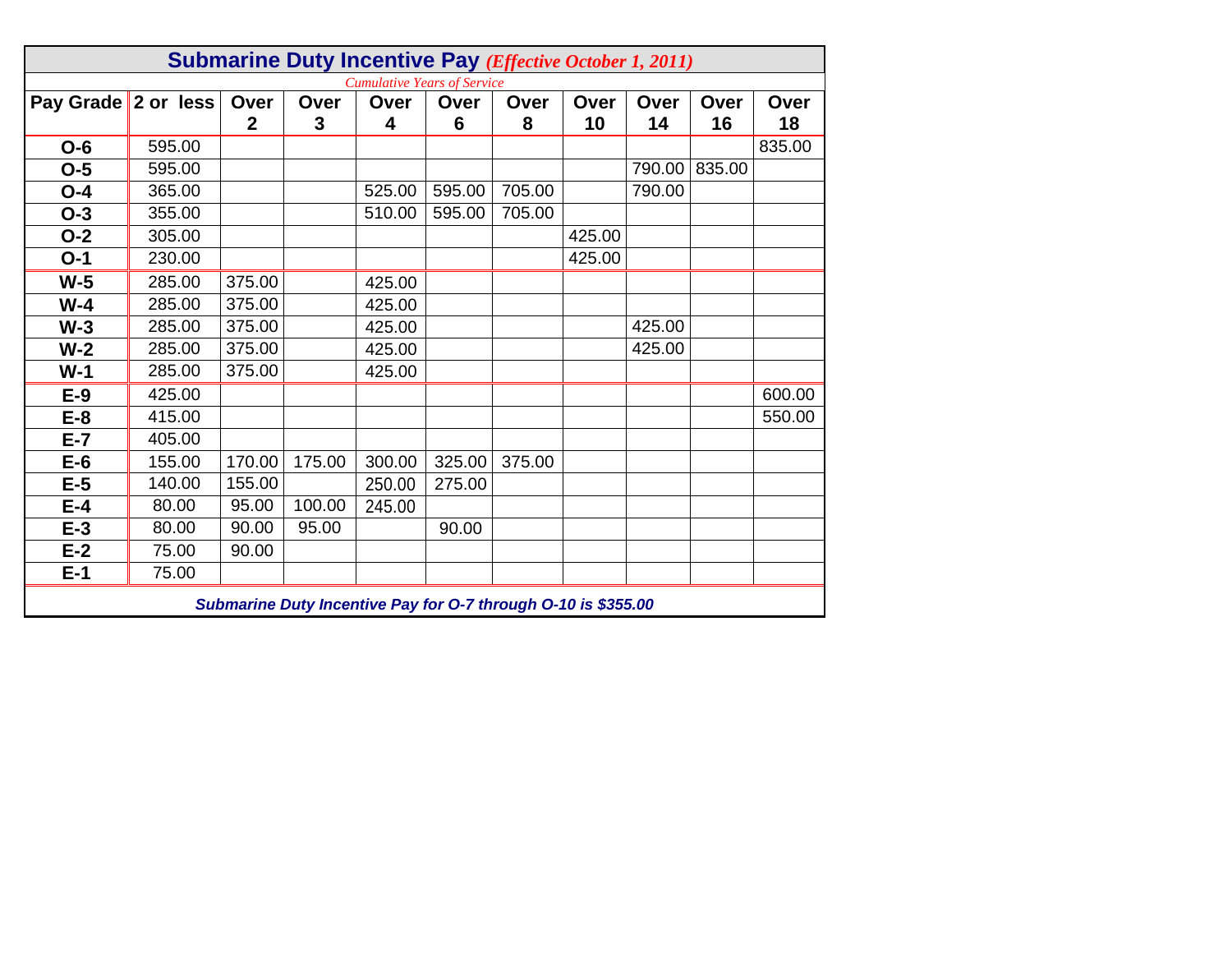|            |             |      | <b>MONTHLY CAREER SEA PAY-(NAVY AND MARINE CORPS)-EFFECTIVE MAY 1, 2014</b> |      |      |      |      |      |                                     |      |           |      |      |      |      |           |      |      |
|------------|-------------|------|-----------------------------------------------------------------------------|------|------|------|------|------|-------------------------------------|------|-----------|------|------|------|------|-----------|------|------|
|            |             |      |                                                                             |      |      |      |      |      | <b>Cumulative Years of Sea Duty</b> |      |           |      |      |      |      |           |      |      |
| Pav        | 1 or        | Over | Over                                                                        | Over | Over | Over | Over | Over | Over                                | Over | Over      | Over | Over | Over | Over | Over      | Over | Over |
| Grade      | <b>less</b> |      | $\boldsymbol{2}$                                                            | 3    | 4    | 5    | 6    | 7    | 8                                   | 9    | <b>10</b> | 11   | 12   | 13   | 14   | <b>16</b> | 18   | 20   |
| $IO-6$     | 100         | 100  | 100                                                                         | 394  | 400  | 400  | 419  | 450  | 463                                 | 494  | 506       | 525  | 544  | 544  | 569  | 594       | 625  | 669  |
| $O-5$      | 100         | 100  | 100                                                                         | 394  | 394  | 394  | 394  | 400  | 431                                 | 438  | 456       | 463  | 463  | 463  | 500  | 525       | 550  | 594  |
| $O-4$      | 100         | 100  | 100                                                                         | 325  | 331  | 350  | 356  | 375  | 388                                 | 388  | 394       | 394  | 419  | 419  | 475  | 494       | 506  | 525  |
| $O-3$      | 100         | 100  | 100                                                                         | 263  | 281  | 325  | 331  | 344  | 356                                 | 375  | 394       | 394  | 419  | 419  | 456  | 475       | 494  | 506  |
| $O-2$      | 100         | 100  | 100                                                                         | 263  | 281  | 325  | 331  | 344  | 356                                 | 375  | 394       | 394  | 419  | 419  | 438  | 456       | 475  | 494  |
| $O-1$      | 100         | 100  | 100                                                                         | 263  | 281  | 325  | 331  | 344  | 356                                 | 375  | 394       | 394  | 419  | 419  | 438  | 456       | 475  | 494  |
| $W-5$      | 210         | 210  | 210                                                                         | 263  | 300  | 506  | 544  | 544  | 544                                 | 544  | 613       | 656  | 700  | 700  | 750  | 750       | 750  | 750  |
| $W-4$      | 210         | 210  | 210                                                                         | 263  | 300  | 506  | 544  | 544  | 544                                 | 544  | 613       | 656  | 700  | 700  | 750  | 750       | 750  | 750  |
| <b>W-3</b> | 210         | 210  | 210                                                                         | 263  | 300  | 475  | 494  | 500  | 506                                 | 544  | 613       | 656  | 700  | 700  | 744  | 744       | 750  | 750  |
| <b>W-2</b> | 210         | 210  | 210                                                                         | 263  | 300  | 456  | 463  | 463  | 475                                 | 544  | 594       | 594  | 656  | 656  | 700  | 700       | 700  | 700  |
| <b>W-1</b> | 180         | 190  | 195                                                                         | 263  | 300  | 306  | 350  | 438  | 475                                 | 525  | 569       | 569  | 594  | 594  | 631  | 656       | 656  | 656  |
| E-9        | 135         | 135  | 160                                                                         | 381  | 400  | 438  | 438  | 469  | 688                                 | 700  | 700       | 713  | 725  | 750  | 750  | 750       | 750  | 750  |
| E-8        | 135         | 135  | 160                                                                         | 381  | 400  | 438  | 438  | 469  | 688                                 | 700  | 700       | 713  | 725  | 750  | 750  | 750       | 750  | 750  |
| E-7        | 135         | 135  | 160                                                                         | 381  | 400  | 438  | 438  | 469  | 688                                 | 700  | 700       | 713  | 725  | 750  | 750  | 750       | 750  | 750  |
| $E-6$      | 135         | 135  | 160                                                                         | 350  | 375  | 394  | 406  | 438  | 638                                 | 656  | 656       | 656  | 675  | 694  | 713  | 731       | 750  | 750  |
| $E-5$      | 70          | 80   | 160                                                                         | 350  | 375  | 394  | 406  | 438  | 638                                 | 638  | 638       | 638  | 638  | 638  | 638  | 638       | 638  | 638  |
| $E-4$      | 70          | 80   | 160                                                                         | 350  | 363  | 363  | 363  | 363  | 488                                 | 488  | 488       | 488  | 488  | 488  | 488  | 488       | 488  | 488  |
| $E-3$      | 50          | 60   | 100                                                                         | 125  | 125  | 125  | 125  | 125  | 125                                 | 125  | 125       | 125  | 125  | 125  | 125  | 125       | 125  | 125  |
| $E-2$      | 50          | 60   | 75                                                                          | 94   | 94   | 94   | 94   | 94   | 94                                  | 94   | 94        | 94   | 94   | 94   | 94   | 94        | 94   | 94   |
| $E-1$      | 50          | 50   | 50                                                                          | 63   | 63   | 63   | 63   | 63   | 63                                  | 63   | 63        | 63   | 63   | 63   | 63   | 63        | 63   | 63   |

Career Sea Pay-Premium is \$200 per month. Career Sea Pay-Premium is not paid to grades E5 through E9 over 8 years of cumulative sea duty. Career Sea Pay-Premium is included in their Career Sea Pay.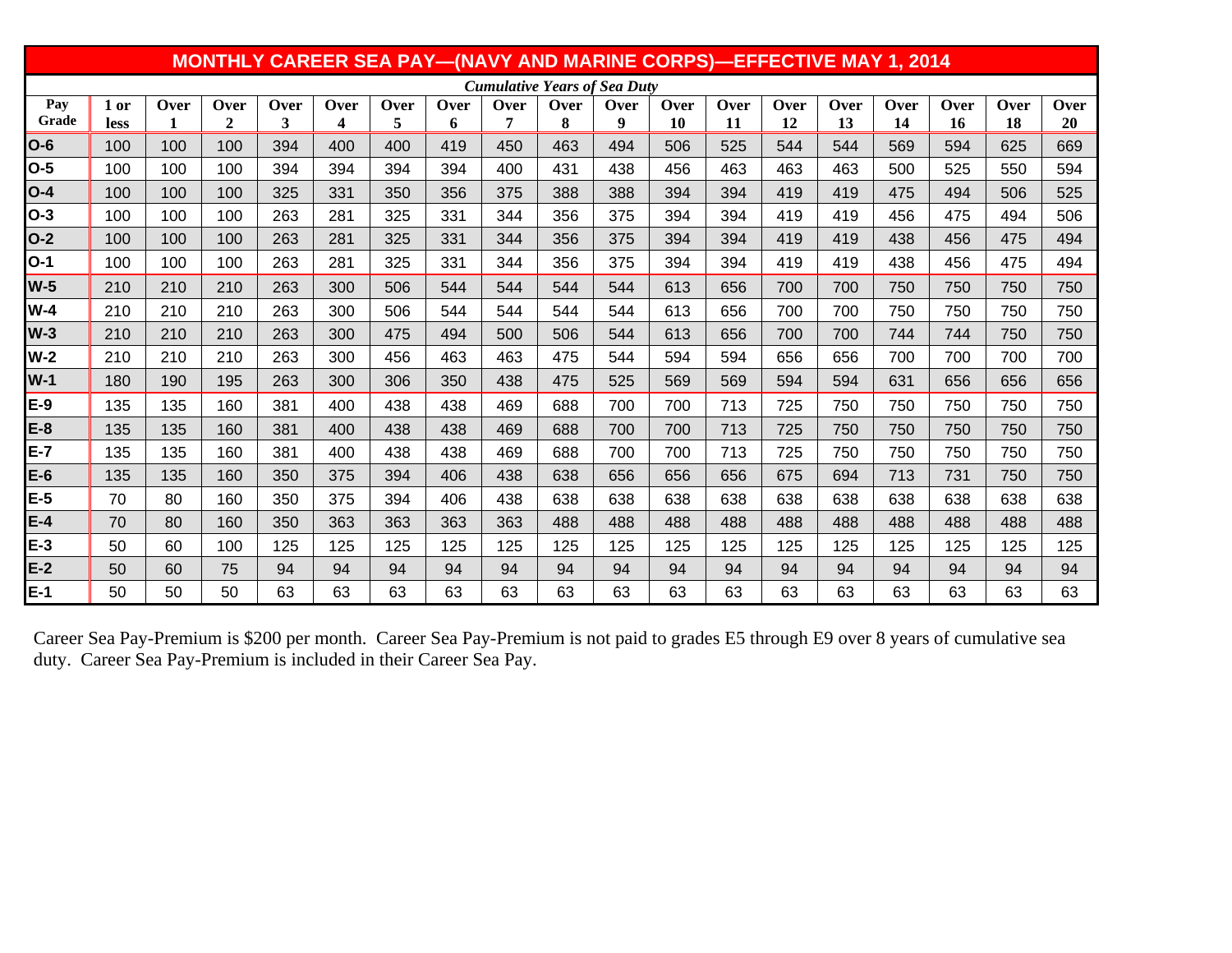|              |              |      |                      |           |           |           |           |      |                                     |           | <b>MONTHLY CAREER SEA PAY—EFFECTIVE MAY 1, 1988 (AIR FORCE MEMBERS)</b> |            |            |            |            |            |            |            |
|--------------|--------------|------|----------------------|-----------|-----------|-----------|-----------|------|-------------------------------------|-----------|-------------------------------------------------------------------------|------------|------------|------------|------------|------------|------------|------------|
|              |              |      |                      |           |           |           |           |      | <b>Cumulative Years of Sea Duty</b> |           |                                                                         |            |            |            |            |            |            |            |
| Pay<br>Grade | l or<br>less | Over | Over<br>$\mathbf{2}$ | Over<br>3 | Over<br>4 | Over<br>5 | Over<br>6 | Over | Over<br>8                           | Over<br>9 | Over<br>10                                                              | Over<br>11 | Over<br>12 | Over<br>13 | Over<br>14 | Over<br>16 | Over<br>18 | Over<br>20 |
| $O-6$        |              |      |                      | 225       | 230       |           | 240       | 255  | 265                                 | 280       | 290                                                                     | 300        | 310        |            | 325        | 340        | 355        | 380        |
| $ O-5 $      |              |      |                      | 225       |           |           |           | 230  | 245                                 | 250       | 260                                                                     | 265        |            |            | 285        | 300        | 315        | 340        |
| $O-4$        |              |      |                      | 185       | 190       | 200       | 205       | 215  | 220                                 |           | 225                                                                     |            | 240        |            | 270        | 280        | 290        | 300        |
| $ O-3 $      |              |      |                      | 150       | 160       | 185       | 190       | 195  | 205                                 | 215       | 225                                                                     |            | 240        |            | 260        | 270        | 280        | 290        |
| $O-2$        |              |      |                      | 150       | 160       | 185       | 190       | 195  | 205                                 | 215       | 225                                                                     |            | 240        |            | 250        | 260        | 270        | 280        |
| $ O-1 $      |              |      |                      | 150       | 160       | 185       | 190       | 195  | 205                                 | 215       | 225                                                                     |            | 240        |            | 250        | 260        | 270        | 280        |
| $E-9$        | 100          |      | 120                  | 175       | 190       | 350       |           | 375  | 390                                 | 400       |                                                                         | 410        | 420        | 450        | 475        | 520        |            |            |
| $E-8$        | 100          |      | 120                  | 175       | 190       | 350       |           | 375  | 390                                 | 400       |                                                                         | 410        | 420        | 450        | 475        | 500        | 520        |            |
| $E-7$        | 100          |      | 120                  | 175       | 190       | 350       |           | 375  | 390                                 | 400       |                                                                         | 410        | 420        | 450        | 475        | 500        |            |            |
| $E-6$        | 100          |      | 120                  | 150       | 170       | 315       | 325       | 350  |                                     | 365       |                                                                         |            | 380        | 395        | 410        | 425        | 450        |            |
| $E-5$        | 50           | 60   | 120                  | 150       | 170       | 315       | 325       | 350  |                                     |           |                                                                         |            |            |            |            |            |            |            |
| $E-4$        | 50           | 60   | 120                  | 150       | 160       |           |           |      |                                     |           |                                                                         |            |            |            |            |            |            |            |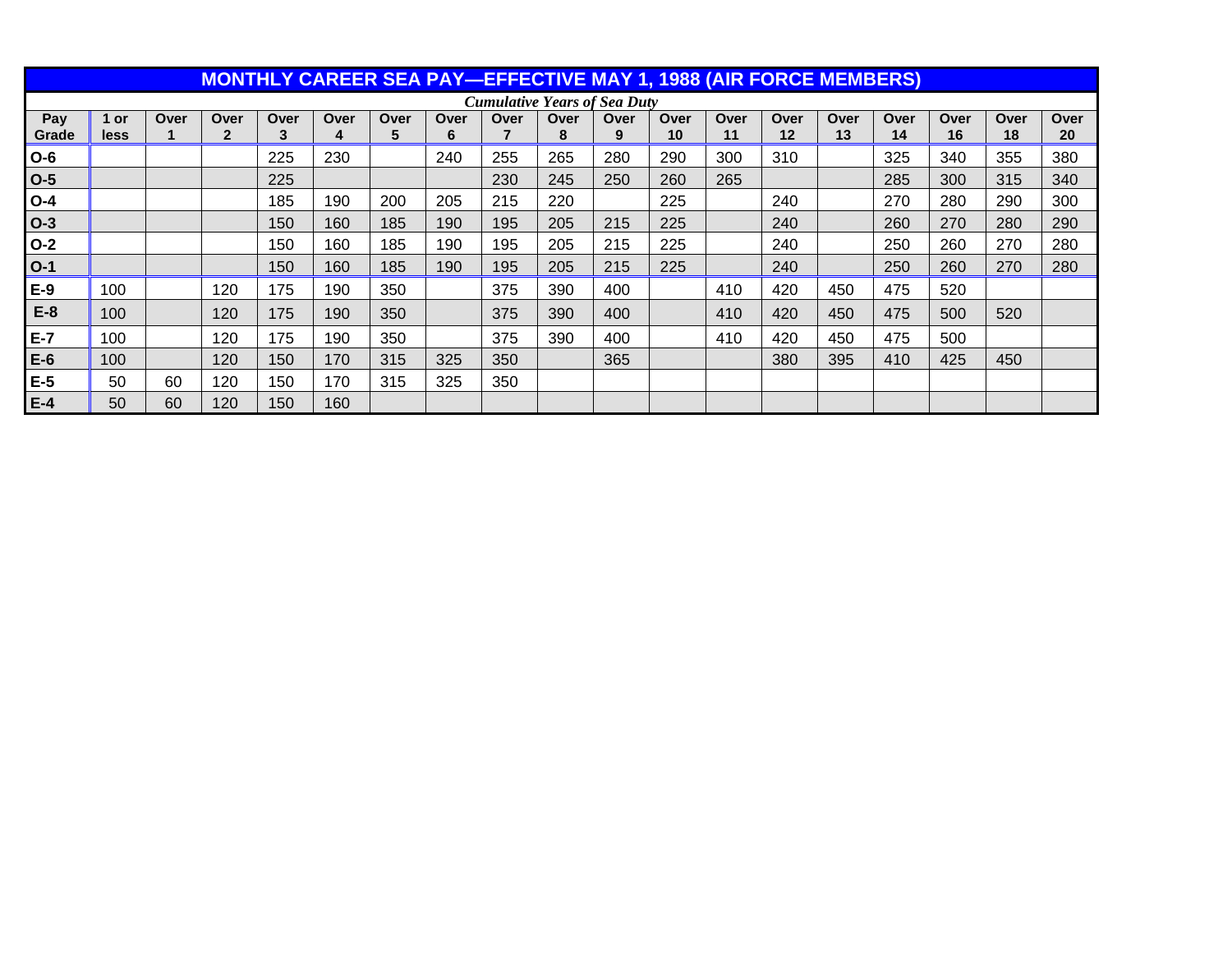|              |              |      |                        |           |           |           |           |                                     |           |           |            | <b>MONTHLY CAREER SEA PAY—EFFECTIVE OCTOBER 1, 2002 (ARMY MEMBERS)</b> |            |            |            |            |            |            |
|--------------|--------------|------|------------------------|-----------|-----------|-----------|-----------|-------------------------------------|-----------|-----------|------------|------------------------------------------------------------------------|------------|------------|------------|------------|------------|------------|
|              |              |      |                        |           |           |           |           | <b>Cumulative Years of Sea Duty</b> |           |           |            |                                                                        |            |            |            |            |            |            |
| Pay<br>Grade | 1 or<br>less | Over | Over<br>$\overline{2}$ | Over<br>3 | Over<br>4 | Over<br>5 | Over<br>6 | Over<br>$\overline{7}$              | Over<br>8 | Over<br>9 | Over<br>10 | Over<br>11                                                             | Over<br>12 | Over<br>13 | Over<br>14 | Over<br>16 | Over<br>18 | Over<br>20 |
| $O-6$        |              |      |                        | 225       | 230       |           | 240       | 255                                 | 265       | 280       | 290        | 300                                                                    | 310        |            | 325        | 340        | 355        | 380        |
| $O-5$        |              |      |                        | 225       |           |           |           | 230                                 | 245       | 250       | 260        | 265                                                                    |            |            | 285        | 300        | 315        | 340        |
| $O-4$        |              |      |                        | 185       | 190       | 200       | 205       | 215                                 | 220       |           | 225        |                                                                        | 240        |            | 270        | 280        | 290        | 300        |
| $O-3$        |              |      |                        | 150       | 160       | 185       | 190       | 195                                 | 205       | 215       | 225        |                                                                        | 240        |            | 260        | 270        | 280        | 290        |
| $O-2$        |              |      |                        | 150       | 160       | 185       | 190       | 195                                 | 205       | 215       | 225        |                                                                        | 240        |            | 250        | 260        | 270        | 280        |
| $O-1$        |              |      |                        | 150       | 160       | 185       | 190       | 195                                 | 205       | 215       | 225        |                                                                        | 240        |            | 250        | 260        | 270        | 280        |
| $W-5$        | 210          |      |                        | 310       | 338       | 506       | 534       |                                     |           |           | 590        | 625                                                                    | 660        |            | 730        |            |            |            |
| $W-4$        | 210          |      |                        | 310       | 338       | 506       | 534       |                                     |           |           | 590        | 625                                                                    | 660        |            | 730        |            |            |            |
| $W-3$        | 210          |      |                        | 310       | 338       | 478       | 492       | 499                                 | 506       | 534       | 590        | 625                                                                    | 660        |            | 695        |            |            |            |
| $W-2$        | 210          |      |                        | 310       | 338       | 464       | 471       |                                     | 478       | 534       | 576        |                                                                        | 625        |            |            |            |            |            |
| $W-1$        | 182          | 189  | 196                    | 310       | 338       | 345       | 380       | 450                                 | 478       | 520       | 555        |                                                                        |            |            |            |            |            |            |
| $E-9$        | 130          |      | 156                    | 328       | 347       | 425       |           | 458                                 | 477       | 490       |            | 503                                                                    | 516        | 555        | 588        | 620        | 646        |            |
| $E-8$        | 130          |      | 156                    | 328       | 347       | 425       |           | 458                                 | 477       | 490       |            | 503                                                                    | 516        | 555        | 588        | 620        | 646        |            |
| $E-7$        | 130          |      | 156                    | 328       | 347       | 425       |           | 458                                 | 477       | 490       |            | 503                                                                    | 516        | 555        | 588        | 620        |            |            |
| $E-6$        | 130          |      | 156                    | 295       | 321       | 380       | 393       | 425                                 |           | 445       |            |                                                                        | 464        | 484        | 503        | 523        | 555        |            |
| $E-5$        | 65           | 78   | 156                    | 295       | 321       | 380       | 393       | 425                                 |           |           |            |                                                                        |            |            |            |            |            |            |
| $E-4$        | 65           | 78   | 156                    | 295       | 308       |           |           |                                     |           |           |            |                                                                        |            |            |            |            |            |            |
| $E-3$        | 50           | 60   | 120                    | 150       | 160       | 170       | 190       |                                     |           |           |            |                                                                        |            |            |            |            |            |            |
| $E-2$        | 50           | 60   | 120                    | 150       | 160       | 170       |           |                                     |           |           |            |                                                                        |            |            |            |            |            |            |
| $E-1$        | 50           | 60   | 120                    | 150       | 160       |           |           |                                     |           |           |            |                                                                        |            |            |            |            |            |            |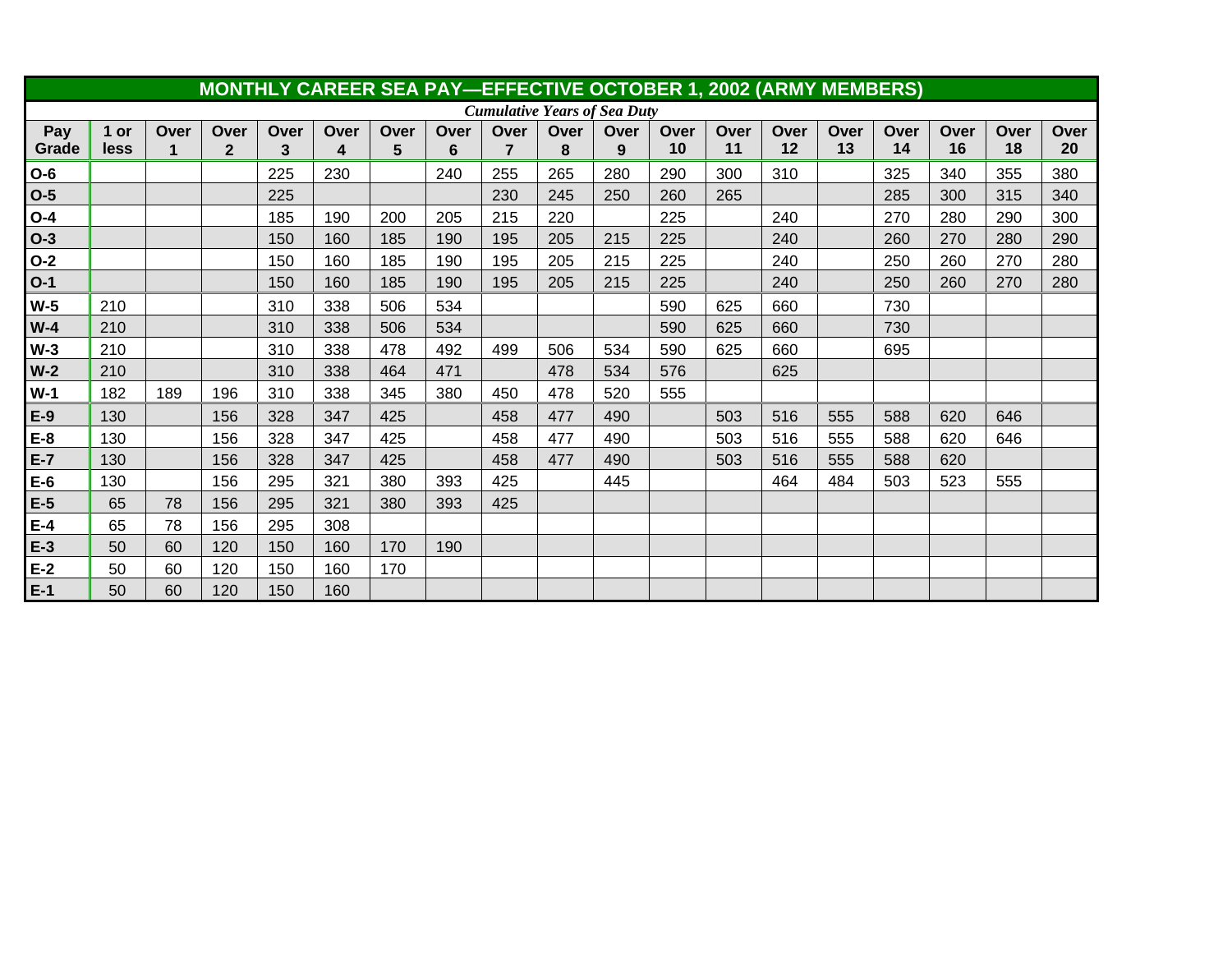|                      |                                                                                      |               |             |                                                    |             |                      |                   |            | <b>SPECIAL PAYS FOR HEALTH PROFESSIONAL OFFICERS</b>                         |          |                   |                                  |              |                        |                                                                                     |                      |
|----------------------|--------------------------------------------------------------------------------------|---------------|-------------|----------------------------------------------------|-------------|----------------------|-------------------|------------|------------------------------------------------------------------------------|----------|-------------------|----------------------------------|--------------|------------------------|-------------------------------------------------------------------------------------|----------------------|
|                      |                                                                                      |               |             |                                                    |             |                      |                   |            | <b>Variable Special Pay (Medical Officers)</b>                               |          |                   |                                  |              |                        |                                                                                     |                      |
| Pay<br>Grade         | <b>Under</b><br>3                                                                    |               |             | 3 But Less<br>Than 6                               | Than 8      |                      |                   | Than 10    | 6 But Less 8 But Less 10 But Less<br>Than 12                                 |          |                   | 12 But<br><b>Less Than</b><br>14 |              | 14 But Less<br>Than 18 | 18 But<br><b>Less Than</b><br>22                                                    | 22 and<br>Over       |
| <b>Intern</b>        |                                                                                      | 100.00        |             |                                                    |             |                      |                   |            |                                                                              |          |                   |                                  |              |                        |                                                                                     |                      |
| Thru O-6             |                                                                                      |               |             | 416.66                                             | 1,000.00    |                      |                   | 958.33     | 916.66                                                                       |          |                   | 833.33                           |              | 750.00                 | 666.66                                                                              | 583.33               |
| Above O-6            |                                                                                      | 583.33        |             | http://www.dtic.mil/comptroller/fmr/07a/index.html |             |                      |                   |            | For specific requirements for the pay cited in this table, go to the web at: |          |                   |                                  |              |                        |                                                                                     |                      |
|                      |                                                                                      |               |             |                                                    |             |                      |                   |            | <b>Variable Special Pay (VSP) (Dental Officers)</b>                          |          |                   |                                  |              |                        |                                                                                     |                      |
| Pay                  |                                                                                      | <b>Under</b>  |             | <b>3 But Less</b>                                  |             |                      | <b>6 But Less</b> |            | 8 But Less                                                                   |          |                   | <b>12 But Less</b>               |              |                        | <b>14 But Less</b>                                                                  |                      |
| Grade                |                                                                                      | 3             |             | Than 6                                             |             |                      | Than 8            |            | Than 12                                                                      |          |                   | Than 14                          |              | Than 18                | <b>18 &amp; Over</b>                                                                |                      |
| Intern               |                                                                                      | 250.00        |             |                                                    |             |                      |                   |            |                                                                              |          |                   |                                  |              |                        |                                                                                     |                      |
| Thru O-6             |                                                                                      |               |             | 583.33                                             |             |                      | 583.33            |            |                                                                              | 1,000.00 |                   | 833.33                           |              |                        | 750.00                                                                              | 666.67               |
| Above O-6            |                                                                                      | 583.33        |             |                                                    |             |                      |                   |            |                                                                              |          |                   |                                  |              |                        |                                                                                     |                      |
|                      | <b>Board Certified Pay Special Pay (Medical and Dental Officers)</b><br><b>Under</b> |               |             |                                                    |             |                      |                   |            |                                                                              |          |                   |                                  |              |                        | <b>Additional Special Pay (ASP) (Dental Officers)</b><br>(effective April 24, 2008) |                      |
| Pay                  |                                                                                      |               | 10 But      |                                                    | 12 But      |                      | <b>14 But</b>     |            | 18 &                                                                         |          | Pay               |                                  | <b>Under</b> |                        | <b>3 But Less</b>                                                                   | <b>10 &amp; Over</b> |
| Grade                | 10                                                                                   |               | <b>Less</b> |                                                    | <b>Less</b> |                      | <b>Less</b>       |            | Over                                                                         |          | Grade             |                                  | 3            |                        | Than 10                                                                             |                      |
|                      |                                                                                      |               | Than 12     |                                                    | Than 14     |                      | Than 18           |            |                                                                              |          |                   |                                  |              |                        |                                                                                     |                      |
| <b>All Grades</b>    | 208.33                                                                               |               | 291.66      |                                                    | 333.33      |                      | 416.66            |            | 500.00                                                                       |          | <b>All Grades</b> |                                  | 10,000.00    |                        | 12,000.00                                                                           | 15,000.00            |
|                      |                                                                                      |               |             |                                                    |             |                      |                   |            | <b>Incentive Special Pay (Medical Officers)</b>                              |          |                   |                                  |              |                        |                                                                                     |                      |
| <b>Specialty</b>     |                                                                                      | Annual<br>Amt |             | <b>Specialty</b>                                   |             | <b>Annual</b><br>Amt |                   |            | <b>Specialty</b>                                                             |          |                   | <b>Annual Amt</b>                |              |                        | <b>Specialty</b>                                                                    | <b>Annual</b><br>Amt |
| Aerospace Med        |                                                                                      | 20,000.00     |             | General surgery                                    |             | 29,000.00            |                   |            | Otolaryngology                                                               |          |                   | 30,000.00                        |              |                        | <b>Subspecialty Category I</b>                                                      | 36,000.00            |
| Anesthesiology       |                                                                                      | 36,000.00     |             | Internal<br>medicine                               |             | 20,000.00            |                   | Pathology  |                                                                              |          |                   | 20,000.00                        |              |                        | <b>Subspecialty Category</b>                                                        | 28,000.00            |
| Cardiology           |                                                                                      | 36,000.00     |             | Neurology                                          |             | 20,000.00            |                   | Pediatrics |                                                                              |          |                   | 20,000.00                        |              |                        | <b>Subspecialty Category</b>                                                        | 23,000.00            |
| Dermatology          |                                                                                      | 20,000.00     |             | Neurosurgery                                       |             | 36,000.00            |                   |            | Phys and Prev/Occ Med                                                        |          |                   | 20,000.00                        |              | IV                     | <b>Subspecialty Category</b>                                                        | 20,000.00            |
| <b>Emergency Med</b> |                                                                                      |               | 26,000.00   | OB/GYN                                             |             | 31,000.00            |                   | Psychiatry |                                                                              |          |                   | 20,000.00                        |              |                        | <b>Subspecialty Category</b>                                                        | 36,000.00            |
| Family practice      |                                                                                      | 20,000.00     |             | Ophthalmology                                      |             | 28,000.00            |                   |            | Pulmonary/IM-Critical Care                                                   |          |                   | 23,000.00                        |              | Urology                |                                                                                     | 28,000.00            |
| Gastroenterology     |                                                                                      | 26,000.00     |             | Orthopedics                                        |             | 36,000.00            |                   | Radiology  |                                                                              |          |                   | 36,000.00                        |              |                        |                                                                                     |                      |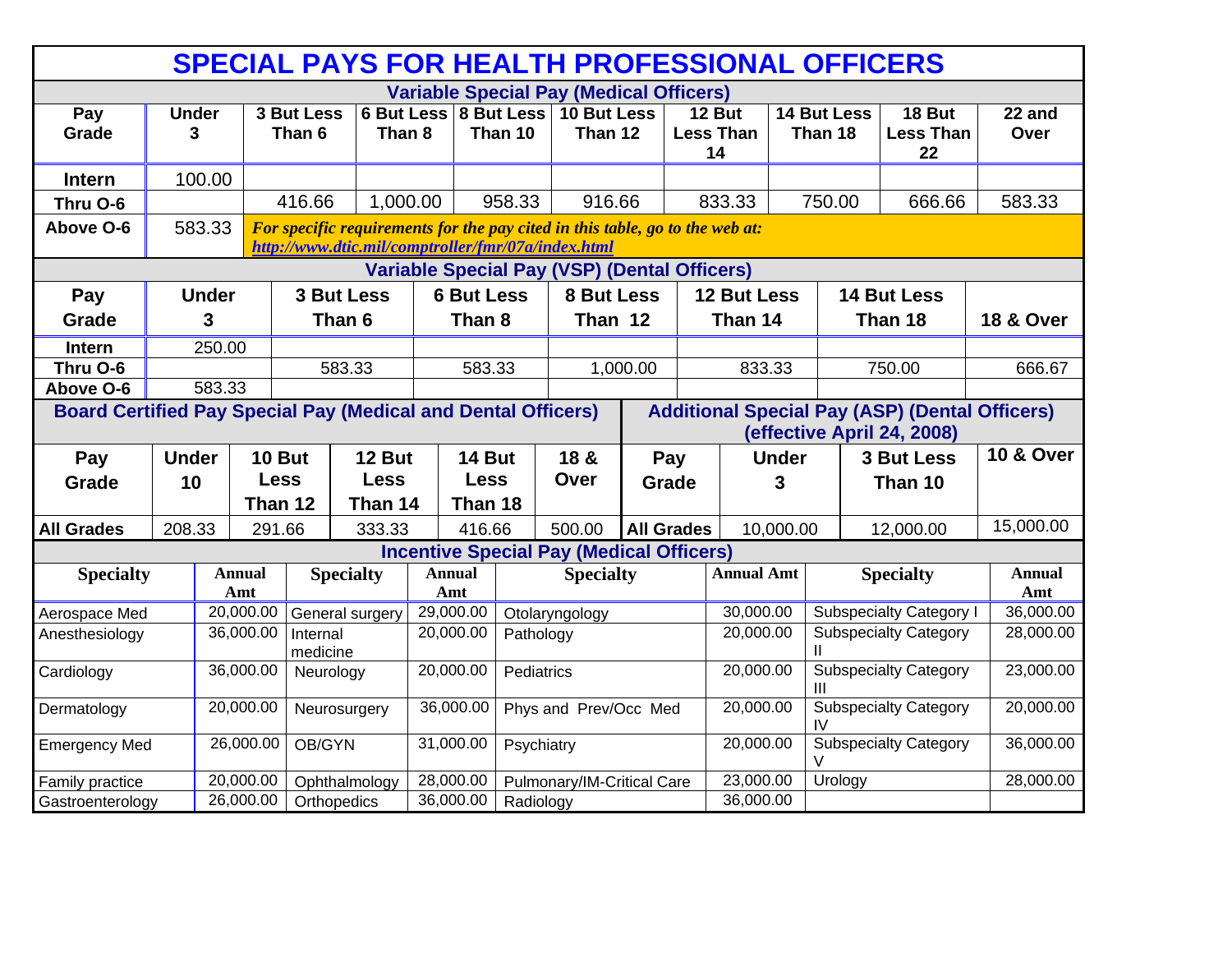|                  |           | <b>Multiyear Retention Bonus (Dental Officers)</b> |           |           |
|------------------|-----------|----------------------------------------------------|-----------|-----------|
|                  | Level 1   | Level 2                                            | Level 3   | Level 4   |
| 4 Year Agreement | 50,000.00 | 40,000.00                                          | 35,000.00 | 25,000.00 |
| 3 Year Agreement | 38,000.00 | 30,000.00                                          | 27,000.00 | 19,000.00 |
| 2 Year Agreement | 25,000.00 | 20,000.00                                          | 18,000.00 | 13,000.00 |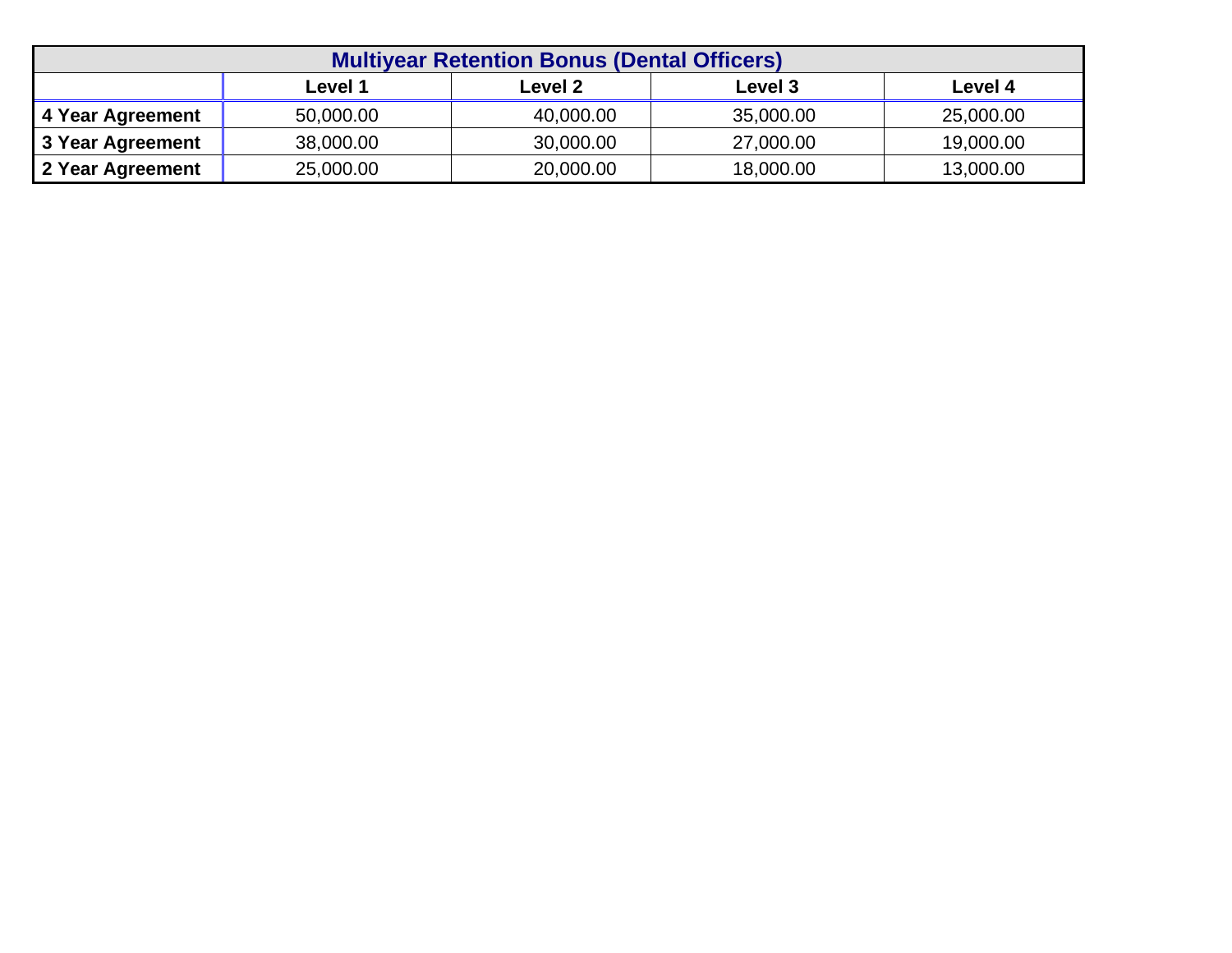|                 |                                                                                                                                                                                                                                                                                                                                   |          |          |          |          |          |          |          | <b>DRILL PAY-EFFECTIVE JANUARY 1, 2016</b> |          |          |          |  |  |  |
|-----------------|-----------------------------------------------------------------------------------------------------------------------------------------------------------------------------------------------------------------------------------------------------------------------------------------------------------------------------------|----------|----------|----------|----------|----------|----------|----------|--------------------------------------------|----------|----------|----------|--|--|--|
|                 | <b>Cumulative Years of Service</b><br>Over 2<br>Over 3<br>Over 4<br>Over 6<br>Over 8<br>Over 10<br>Over 12<br>Over 14<br>Over 16<br>Over 20<br>2 or less<br>Over 18<br>$O-7$<br>8,826.00<br>8,967.30<br>9,222.90<br>9,475.80<br>8,264.40<br>8,648.40<br>9,767.70<br>10,059.00<br>10,351.20<br>11,269.20<br>12,043.80<br>12,043.80 |          |          |          |          |          |          |          |                                            |          |          |          |  |  |  |
| Pay Grade       |                                                                                                                                                                                                                                                                                                                                   |          |          |          |          |          |          |          |                                            |          |          |          |  |  |  |
|                 |                                                                                                                                                                                                                                                                                                                                   |          |          |          |          |          |          |          |                                            |          |          |          |  |  |  |
| 1 Drill         | 275.48                                                                                                                                                                                                                                                                                                                            | 288.28   | 294.2    | 298.91   | 307.43   | 315.86   | 325.59   | 335.3    | 345.04                                     | 375.64   | 401.46   | 401.46   |  |  |  |
| 4 Drills        | 1101.92                                                                                                                                                                                                                                                                                                                           | 1153.12  | 1176.8   | 1195.64  | 1229.72  | 1263.44  | 1302.36  | 1341.2   | 1380.16                                    | 1502.56  | 1605.84  | 1605.84  |  |  |  |
| $O-6$           | 6,267.00                                                                                                                                                                                                                                                                                                                          | 6,885.30 | 7,337.10 | 7,337.10 | 7,365.00 | 7,680.90 | 7,722.30 | 7,722.30 | 8,161.20                                   | 8,937.00 | 9,392.70 | 9,847.80 |  |  |  |
| 1 Drill         | 208.90                                                                                                                                                                                                                                                                                                                            | 229.51   | 244.57   | 244.57   | 245.50   | 256.03   | 257.41   | 257.41   | 272.04                                     | 297.90   | 313.09   | 328.26   |  |  |  |
| 4 Drills        | 835.60                                                                                                                                                                                                                                                                                                                            | 918.04   | 978.28   | 978.28   | 982.00   | 1,024.12 | 1,029.64 | 1,029.64 | 1,088.16                                   | 1,191.60 | 1,252.36 | 1,313.04 |  |  |  |
| $O-5$           | 5,224.50                                                                                                                                                                                                                                                                                                                          | 5,885.70 | 6,292.80 | 6,369.60 | 6,624.00 | 6,776.10 | 7,110.30 | 7,356.00 | 7,673.10                                   | 8,158.50 | 8,388.90 | 8,617.20 |  |  |  |
| 1 Drill         | 174.15                                                                                                                                                                                                                                                                                                                            | 196.19   | 209.76   | 212.32   | 220.80   | 225.87   | 237.01   | 245.20   | 255.77                                     | 271.95   | 279.63   | 287.24   |  |  |  |
| 4 Drills        | 696.60                                                                                                                                                                                                                                                                                                                            | 784.76   | 839.04   | 849.28   | 883.20   | 903.48   | 948.04   | 980.80   | 1,023.08                                   | 1,087.80 | 1,118.52 | 1,148.96 |  |  |  |
| $O-4$           | 4,507.80                                                                                                                                                                                                                                                                                                                          | 5,218.20 | 5,566.50 | 5,643.90 | 5,967.00 | 6,313.80 | 6,745.80 | 7,081.50 | 7,314.90                                   | 7,449.30 | 7,526.70 | 7,526.70 |  |  |  |
| 1 Drill         | 150.26                                                                                                                                                                                                                                                                                                                            | 173.94   | 185.55   | 188.13   | 198.90   | 210.46   | 224.86   | 236.05   | 243.83                                     | 248.31   | 250.89   | 250.89   |  |  |  |
| 4 Drills        | 601.04                                                                                                                                                                                                                                                                                                                            | 695.76   | 742.20   | 752.52   | 795.60   | 841.84   | 899.44   | 944.20   | 975.32                                     | 993.24   | 1,003.56 | 1,003.56 |  |  |  |
| $O-3$           | 3,963.60                                                                                                                                                                                                                                                                                                                          | 4,492.80 | 4,849.20 | 5,287.20 | 5,540.70 | 5,818.80 | 5,998.20 | 6,293.70 | 6,448.20                                   | 6,448.20 | 6,448.20 | 6,448.20 |  |  |  |
| 1 Drill         | 132.12                                                                                                                                                                                                                                                                                                                            | 149.76   | 161.64   | 176.24   | 184.69   | 193.96   | 199.94   | 209.79   | 214.94                                     | 214.94   | 214.94   | 214.94   |  |  |  |
| 4 Drills        | 528.48                                                                                                                                                                                                                                                                                                                            | 599.04   | 646.56   | 704.96   | 738.76   | 775.84   | 799.76   | 839.16   | 859.76                                     | 859.76   | 859.76   | 859.76   |  |  |  |
| $O-2$           | 3,424.50                                                                                                                                                                                                                                                                                                                          | 3,900.30 | 4,491.90 | 4,643.70 | 4,739.40 | 4,739.40 | 4,739.40 | 4,739.40 | 4,739.40                                   | 4,739.40 | 4,739.40 | 4,739.40 |  |  |  |
| 1 Drill         | 114.15                                                                                                                                                                                                                                                                                                                            | 130.01   | 149.73   | 154.79   | 157.98   | 157.98   | 157.98   | 157.98   | 157.98                                     | 157.98   | 157.98   | 157.98   |  |  |  |
| 4 Drills        | 456.60                                                                                                                                                                                                                                                                                                                            | 520.04   | 598.92   | 619.16   | 631.92   | 631.92   | 631.92   | 631.92   | 631.92                                     | 631.92   | 631.92   | 631.92   |  |  |  |
| $O-1$           | 2,972.40                                                                                                                                                                                                                                                                                                                          | 3,093.90 | 3,740.10 | 3,740.10 | 3,740.10 | 3,740.10 | 3,740.10 | 3,740.10 | 3,740.10                                   | 3,740.10 | 3,740.10 | 3,740.10 |  |  |  |
| 1 Drill         | 99.08                                                                                                                                                                                                                                                                                                                             | 103.13   | 124.67   | 124.67   | 124.67   | 124.67   | 124.67   | 124.67   | 124.67                                     | 124.67   | 124.67   | 124.67   |  |  |  |
| 4 Drills        | 396.32                                                                                                                                                                                                                                                                                                                            | 412.52   | 498.68   | 498.68   | 498.68   | 498.68   | 498.68   | 498.68   | 498.68                                     | 498.68   | 498.68   | 498.68   |  |  |  |
| $O-3E$          |                                                                                                                                                                                                                                                                                                                                   |          |          | 5,287.20 | 5,540.70 | 5,818.80 | 5,998.20 | 6,293.70 | 6,543.30                                   | 6,686.70 | 6,881.40 | 6,881.40 |  |  |  |
| 1 Drill         |                                                                                                                                                                                                                                                                                                                                   |          |          | 176.24   | 184.69   | 193.96   | 199.94   | 209.79   | 218.11                                     | 222.89   | 229.38   | 229.38   |  |  |  |
| <b>4 Drills</b> |                                                                                                                                                                                                                                                                                                                                   |          |          | 704.96   | 738.76   | 775.84   | 799.76   | 839.16   | 872.44                                     | 891.56   | 917.52   | 917.52   |  |  |  |
| $O-2E$          |                                                                                                                                                                                                                                                                                                                                   |          |          | 4,643.70 | 4,739.40 | 4,890.30 | 5,145.00 | 5,341.80 | 5,488.50                                   | 5,488.50 | 5,488.50 | 5,488.50 |  |  |  |
| 1 Drill         |                                                                                                                                                                                                                                                                                                                                   |          |          | 154.79   | 157.98   | 163.01   | 171.50   | 178.06   | 182.95                                     | 182.95   | 182.95   | 182.95   |  |  |  |
| 4 Drills        |                                                                                                                                                                                                                                                                                                                                   |          |          | 619.16   | 631.92   | 652.04   | 686.00   | 712.24   | 731.80                                     | 731.80   | 731.80   | 731.80   |  |  |  |
| $O-1E$          |                                                                                                                                                                                                                                                                                                                                   |          |          | 3,740.10 | 3,993.60 | 4,141.50 | 4,292.40 | 4,440.60 | 4,643.70                                   | 4,643.70 | 4,643.70 | 4,643.70 |  |  |  |
| 1 Drill         |                                                                                                                                                                                                                                                                                                                                   |          |          | 124.67   | 133.12   | 138.05   | 143.08   | 148.02   | 154.79                                     | 154.79   | 154.79   | 154.79   |  |  |  |
| 4 Drills        |                                                                                                                                                                                                                                                                                                                                   |          |          | 498.68   | 532.48   | 552.20   | 572.32   | 592.08   | 619.16                                     | 619.16   | 619.16   | 619.16   |  |  |  |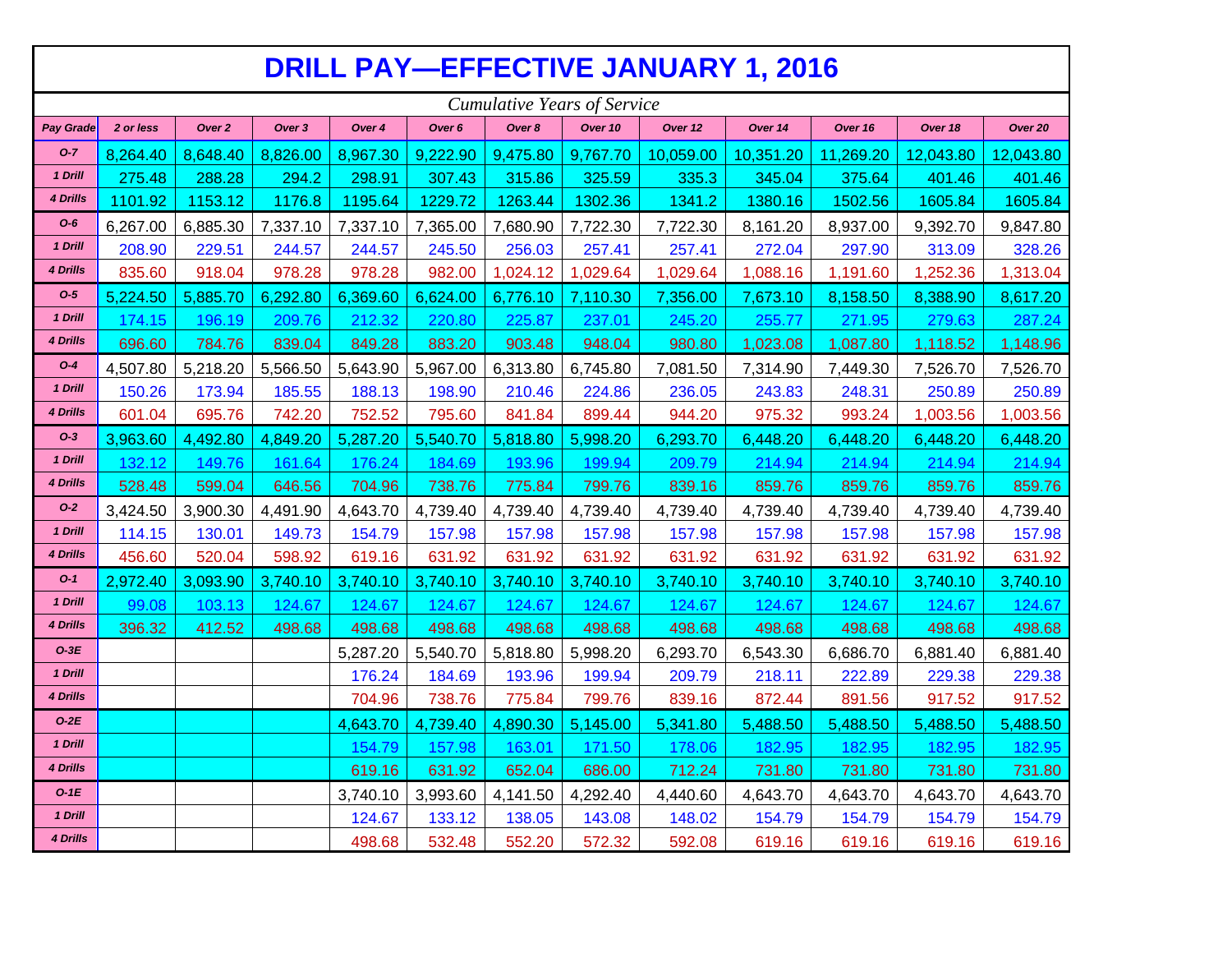|                  |           |           |           |           |                                    |           |           | <b>DRILL PAY-EFFECTIVE JANUARY 1, 2016</b> |           |           |
|------------------|-----------|-----------|-----------|-----------|------------------------------------|-----------|-----------|--------------------------------------------|-----------|-----------|
|                  |           |           |           |           | <b>Cumulative Years of Service</b> |           |           |                                            |           |           |
| <b>Pay Grade</b> | Over 22   | Over 24   | Over 26   | Over 28   | Over 30                            | Over 32   | Over 34   | Over 36                                    | Over 38   | Over 40   |
| $O-7$            | 12,043.80 | 12,043.80 | 12,105.60 | 12,105.60 | 12,347.70                          | 12,347.70 | 12,347.70 | 12,347.70                                  | 12,347.70 | 12,347.70 |
| 1 Drill          | 401.46    | 401.46    | 403.52    | 403.52    | 411.59                             | 411.59    | 411.59    | 411.59                                     | 411.59    | 411.59    |
| 4 Drills         | 1605.84   | 1605.84   | 1614.08   | 1614.08   | 1646.36                            | 1646.36   | 1646.36   | 1646.36                                    | 1646.36   | 1646.36   |
| $O-6$            | 10,106.70 | 10,369.20 | 10,877.70 | 10,877.70 | 11,094.90                          | 11,094.90 | 11,094.90 | 11,094.90                                  | 11,094.90 | 11,094.90 |
| 1 Drill          | 336.89    | 345.64    | 362.59    | 362.59    | 369.83                             | 369.83    | 369.83    | 369.83                                     | 369.83    | 369.83    |
| 4 Drills         | 1,347.56  | 1,382.56  | 1,450.36  | 1,450.36  | 1,479.32                           | 1,479.32  | 1,479.32  | 1,479.32                                   | 1,479.32  | 1,479.32  |
| $O-5$            | 8,876.40  | 8,876.40  | 8,876.40  | 8,876.40  | 8,876.40                           | 8,876.40  | 8,876.40  | 8,876.40                                   | 8,876.40  | 8,876.40  |
| 1 Drill          | 295.88    | 295.88    | 295.88    | 295.88    | 295.88                             | 295.88    | 295.88    | 295.88                                     | 295.88    | 295.88    |
| 4 Drills         | 1,183.52  | 1,183.52  | 1,183.52  | 1,183.52  | 1,183.52                           | 1,183.52  | 1,183.52  | 1,183.52                                   | 1,183.52  | 1,183.52  |
| $O-4$            | 7,526.70  | 7,526.70  | 7,526.70  | 7,526.70  | 7,526.70                           | 7,526.70  | 7,526.70  | 7,526.70                                   | 7,526.70  | 7,526.70  |
| 1 Drill          | 250.89    | 250.89    | 250.89    | 250.89    | 250.89                             | 250.89    | 250.89    | 250.89                                     | 250.89    | 250.89    |
| 4 Drills         | 1,003.56  | 1,003.56  | 1,003.56  | 1,003.56  | 1,003.56                           | 1,003.56  | 1,003.56  | 1,003.56                                   | 1,003.56  | 1,003.56  |
| $O-3$            | 6,448.20  | 6,448.20  | 6,448.20  | 6,448.20  | 6,448.20                           | 6,448.20  | 6,448.20  | 6,448.20                                   | 6,448.20  | 6,448.20  |
| 1 Drill          | 214.94    | 214.94    | 214.94    | 214.94    | 214.94                             | 214.94    | 214.94    | 214.94                                     | 214.94    | 214.94    |
| 4 Drills         | 859.76    | 859.76    | 859.76    | 859.76    | 859.76                             | 859.76    | 859.76    | 859.76                                     | 859.76    | 859.76    |
| $O-2$            | 4,739.40  | 4,739.40  | 4,739.40  | 4,739.40  | 4,739.40                           | 4,739.40  | 4,739.40  | 4,739.40                                   | 4,739.40  | 4,739.40  |
| 1 Drill          | 157.98    | 157.98    | 157.98    | 157.98    | 157.98                             | 157.98    | 157.98    | 157.98                                     | 157.98    | 157.98    |
| 4 Drills         | 631.92    | 631.92    | 631.92    | 631.92    | 631.92                             | 631.92    | 631.92    | 631.92                                     | 631.92    | 631.92    |
| $O-1$            | 3,740.10  | 3,740.10  | 3,740.10  | 3,740.10  | 3,740.10                           | 3,740.10  | 3,740.10  | 3,740.10                                   | 3,740.10  | 3,740.10  |
| 1 Drill          | 124.67    | 124.67    | 124.67    | 124.67    | 124.67                             | 124.67    | 124.67    | 124.67                                     | 124.67    | 124.67    |
| 4 Drills         | 498.68    | 498.68    | 498.68    | 498.68    | 498.68                             | 498.68    | 498.68    | 498.68                                     | 498.68    | 498.68    |
| $O-3E$           | 6,881.40  | 6,881.40  | 6,881.40  | 6,881.40  | 6,881.40                           | 6,881.40  | 6,881.40  | 6,881.40                                   | 6,881.40  | 6,881.40  |
| 1 Drill          | 229.38    | 229.38    | 229.38    | 229.38    | 229.38                             | 229.38    | 229.38    | 229.38                                     | 229.38    | 229.38    |
| 4 Drills         | 917.52    | 917.52    | 917.52    | 917.52    | 917.52                             | 917.52    | 917.52    | 917.52                                     | 917.52    | 917.52    |
| $O-2E$           | 5,488.50  | 5,488.50  | 5,488.50  | 5,488.50  | 5,488.50                           | 5,488.50  | 5,488.50  | 5,488.50                                   | 5,488.50  | 5,488.50  |
| 1 Drill          | 182.95    | 182.95    | 182.95    | 182.95    | 182.95                             | 182.95    | 182.95    | 182.95                                     | 182.95    | 182.95    |
| 4 Drills         | 731.80    | 731.80    | 731.80    | 731.80    | 731.80                             | 731.80    | 731.80    | 731.80                                     | 731.80    | 731.80    |
| $O-1E$           | 4,643.70  | 4,643.70  | 4,643.70  | 4,643.70  | 4,643.70                           | 4,643.70  | 4,643.70  | 4,643.70                                   | 4,643.70  | 4,643.70  |
| 1 Drill          | 154.79    | 154.79    | 154.79    | 154.79    | 154.79                             | 154.79    | 154.79    | 154.79                                     | 154.79    | 154.79    |
| 4 Drills         | 619.16    | 619.16    | 619.16    | 619.16    | 619.16                             | 619.16    | 619.16    | 619.16                                     | 619.16    | 619.16    |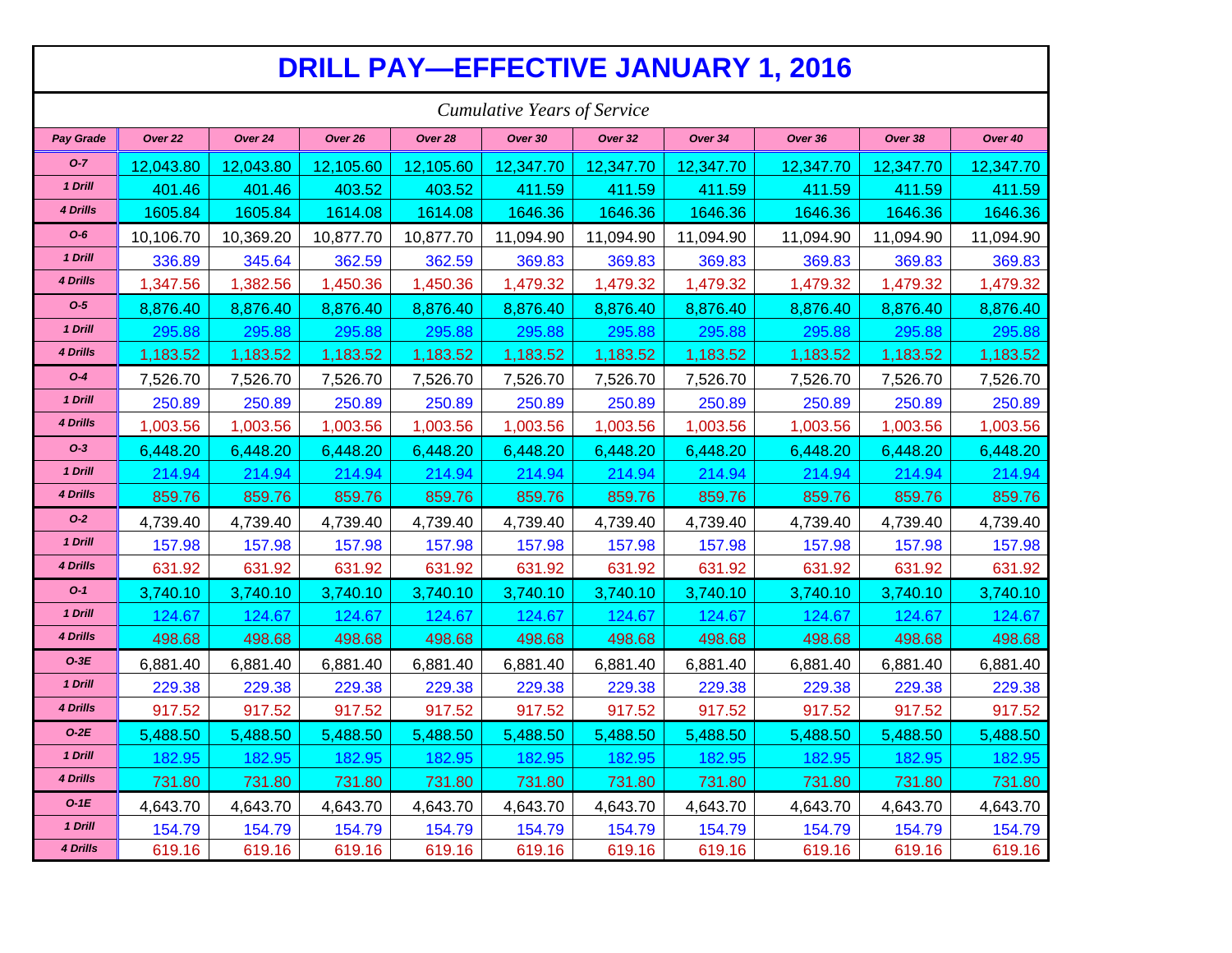| <b>DRILL PAY—EFFECTIVE JANUARY 1, 2016</b> |                    |          |          |          |                   |          |          |          |          |          |          |                    |
|--------------------------------------------|--------------------|----------|----------|----------|-------------------|----------|----------|----------|----------|----------|----------|--------------------|
| <b>Pay Grade</b>                           | 2 or less          | Over 2   | Over 3   | Over 4   | Over <sub>6</sub> | Over 8   | Over 10  | Over 12  | Over 14  | Over 16  | Over 18  | Over <sub>20</sub> |
| $W-5$                                      |                    |          |          |          |                   |          |          |          |          |          |          | 7,283.10           |
| 1 Drill                                    |                    |          |          |          |                   |          |          |          |          |          |          | 242.77             |
| 4 Drills                                   |                    |          |          |          |                   |          |          |          |          |          |          | 971.08             |
| $W-4$                                      | 4,095.90           | 4,406.10 | 4,532.40 | 4,656.90 | 4,871.10          | 5,083.20 | 5,298.00 | 5,620.80 | 5,904.00 | 6,173.40 | 6,393.90 | 6,608.70           |
| 1 Drill                                    | 136.53             | 146.87   | 151.08   | 155.23   | 162.37            | 169.44   | 176.60   | 187.36   | 196.80   | 205.78   | 213.13   | 220.29             |
| 4 Drills                                   | 546.12             | 587.48   | 604.32   | 620.92   | 649.48            | 677.76   | 706.40   | 749.44   | 787.20   | 823.12   | 852.52   | 881.16             |
| $W-3$                                      | 3,740.40           | 3,896.40 | 4,056.30 | 4,108.80 | 4,276.20          | 4,605.90 | 4,949.10 | 5,110.80 | 5,297.70 | 5,490.30 | 5,836.50 | 6,070.50           |
| 1 Drill                                    | 124.68             | 129.88   | 135.21   | 136.96   | 142.54            | 153.53   | 164.97   | 170.36   | 176.59   | 183.01   | 194.55   | 202.35             |
| <b>4 Drills</b>                            | 498.72             | 519.52   | 540.84   | 547.84   | 570.16            | 614.12   | 659.88   | 681.44   | 706.36   | 732.04   | 778.20   | 809.40             |
| $W-2$                                      | 3,309.90           | 3,622.80 | 3,719.40 | 3,785.40 | 4,000.20          | 4,333.80 | 4,499.10 | 4,661.70 | 4,860.90 | 5,016.30 | 5,157.30 | 5,325.90           |
| 1 Drill                                    | 110.33             | 120.76   | 123.98   | 126.18   | 133.34            | 144.46   | 149.97   | 155.39   | 162.03   | 167.21   | 171.91   | 177.53             |
| 4 Drills                                   | 441.32             | 483.04   | 495.92   | 504.72   | 533.36            | 577.84   | 599.88   | 621.56   | 648.12   | 668.84   | 687.64   | 710.12             |
| $W-1$                                      | 2,905.50           | 3,218.10 | 3,302.10 | 3,479.70 | 3,690.00          | 3,999.60 | 4,144.20 | 4,346.10 | 4,545.00 | 4,701.60 | 4,845.30 | 5,020.50           |
| 1 Drill                                    | 96.85              | 107.27   | 110.07   | 115.99   | 123.00            | 133.32   | 138.14   | 144.87   | 151.50   | 156.72   | 161.51   | 167.35             |
| 4 Drills                                   | 387.40             | 429.08   | 440.28   | 463.96   | 492.00            | 533.28   | 552.56   | 579.48   | 606.00   | 626.88   | 646.04   | 669.40             |
| <b>Pay Grade</b>                           | Over <sub>22</sub> | Over 24  | Over 26  | Over 28  | Over 30           | Over 32  | Over 34  | Over 36  | Over 38  | Over 40  |          |                    |
| $W-5$                                      | 7,652.40           | 7,927.50 | 8,232.30 | 8,232.30 | 8,644.50          | 8,644.50 | 9,076.20 | 9,076.20 | 9,530.70 | 9.530.70 |          |                    |
| 1 Drill                                    | 255.08             | 264.25   | 274.41   | 274.41   | 288.15            | 288.15   | 302.54   | 302.54   | 317.69   | 317.69   |          |                    |
| 4 Drills                                   | 1,020.32           | 1,057.00 | 1,097.64 | 1,097.64 | 1,152.60          | 1,152.60 | 1,210.16 | 1,210.16 | 1,270.76 | 1,270.76 |          |                    |
| $W-4$                                      | 6,924.60           | 7,184.10 | 7,480.20 | 7,480.20 | 7,629.60          | 7,629.60 | 7,629.60 | 7,629.60 | 7,629.60 | 7,629.60 |          |                    |
| 1 Drill                                    | 230.82             | 239.47   | 249.34   | 249.34   | 254.32            | 254.32   | 254.32   | 254.32   | 254.32   | 254.32   |          |                    |
| 4 Drills                                   | 923.28             | 957.88   | 997.36   | 997.36   | 1,017.28          | 1,017.28 | 1,017.28 | 1,017.28 | 1,017.28 | 1,017.28 |          |                    |
| $W-3$                                      | 6,210.30           | 6,359.10 | 6,561.60 | 6,561.60 | 6,561.60          | 6,561.60 | 6,561.60 | 6,561.60 | 6,561.60 | 6,561.60 |          |                    |
| 1 Drill                                    | 207.01             | 211.97   | 218.72   | 218.72   | 218.72            | 218.72   | 218.72   | 218.72   | 218.72   | 218.72   |          |                    |
| 4 Drills                                   | 828.04             | 847.88   | 874.88   | 874.88   | 874.88            | 874.88   | 874.88   | 874.88   | 874.88   | 874.88   |          |                    |
| $W-2$                                      | 5,436.60           | 5,524.50 | 5,524.50 | 5,524.50 | 5,524.50          | 5,524.50 | 5,524.50 | 5,524.50 | 5,524.50 | 5,524.50 |          |                    |
| 1 Drill                                    | 181.22             | 184.15   | 184.15   | 184.15   | 184.15            | 184.15   | 184.15   | 184.15   | 184.15   | 184.15   |          |                    |
| 4 Drills                                   | 724.88             | 736.60   | 736.60   | 736.60   | 736.60            | 736.60   | 736.60   | 736.60   | 736.60   | 736.60   |          |                    |
| $W-1$                                      | 5,020.50           | 5,020.50 | 5,020.50 | 5,020.50 | 5,020.50          | 5,020.50 | 5,020.50 | 5,020.50 | 5,020.50 | 5,020.50 |          |                    |
| 1 Drill                                    | 167.35             | 167.35   | 167.35   | 167.35   | 167.35            | 167.35   | 167.35   | 167.35   | 167.35   | 167.35   |          |                    |
| 4 Drills                                   | 669.40             | 669.40   | 669.40   | 669.40   | 669.40            | 669.40   | 669.40   | 669.40   | 669.40   | 669.40   |          |                    |

 $\blacksquare$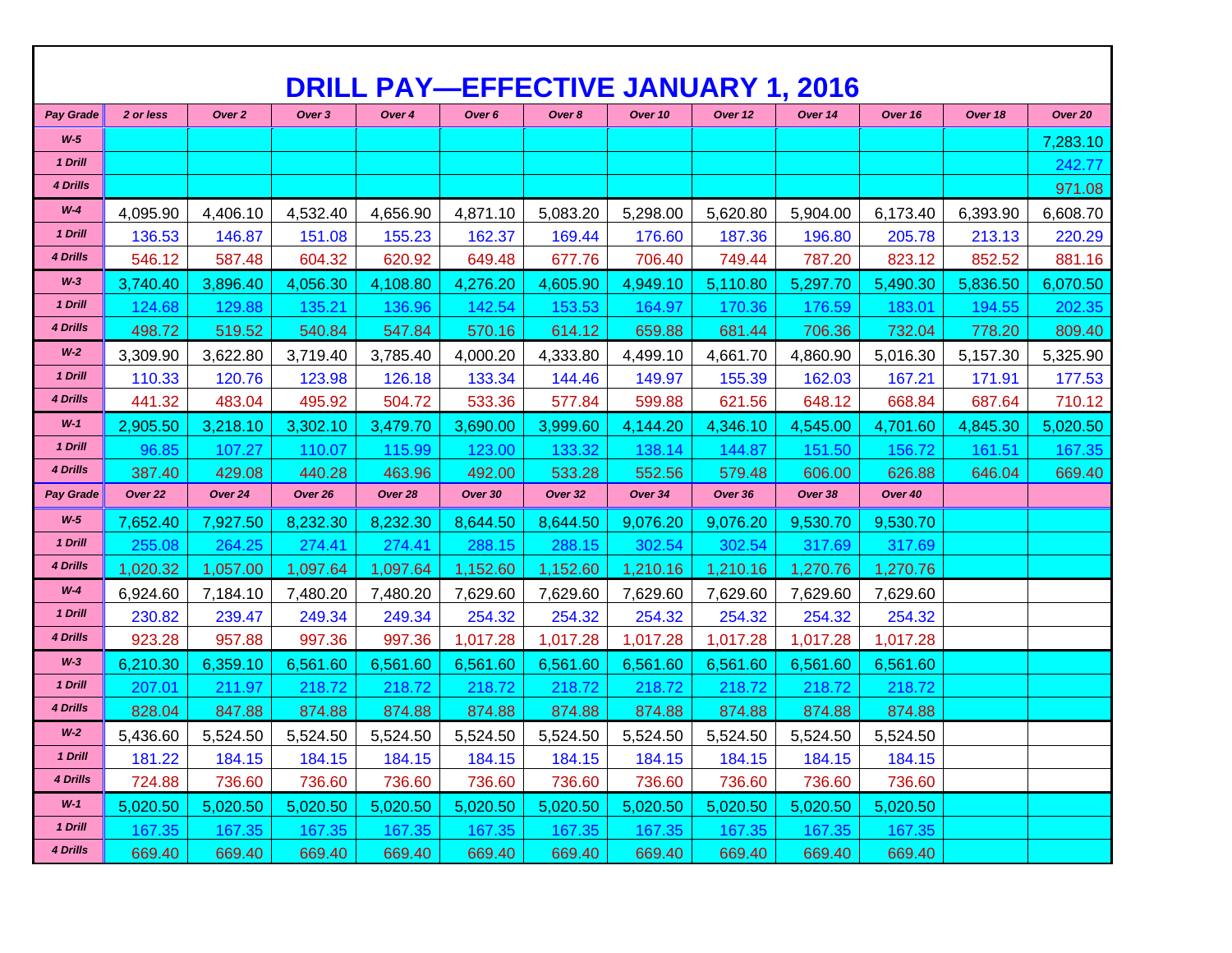| <b>DRILL PAY-EFFECTIVE JANUARY 1, 2016</b> |           |          |          |          |          |          |          |          |          |          |          |          |
|--------------------------------------------|-----------|----------|----------|----------|----------|----------|----------|----------|----------|----------|----------|----------|
| <b>Cumulative Years of Service</b>         |           |          |          |          |          |          |          |          |          |          |          |          |
| Grade                                      | 2 or less | Over 2   | Over 3   | Over 4   | Over 6   | Over 8   | Over 10  | Over 12  | Over 14  | Over 16  | Over 18  | Over 20  |
| $E-9$                                      |           |          |          |          |          |          | 4,948.80 | 5,060.70 | 5,202.30 | 5,368.20 | 5.536.20 | 5,804.70 |
| 1 Drill                                    |           |          |          |          |          |          | 164.96   | 168.69   | 173.41   | 178.94   | 184.54   | 193.49   |
| 4 Drills                                   |           |          |          |          |          |          | 659.84   | 674.76   | 693.64   | 715.76   | 738.16   | 773.96   |
| $E-8$                                      |           |          |          |          |          | 4,050.90 | 4,230.00 | 4,341.00 | 4,473.90 | 4,618.20 | 4,878.00 | 5,009.40 |
| 1 Drill                                    |           |          |          |          |          | 135.03   | 141.00   | 144.70   | 149.13   | 153.94   | 162.60   | 166.98   |
| 4 Drills                                   |           |          |          |          |          | 540.12   | 564.00   | 578.80   | 596.52   | 615.76   | 650.40   | 667.92   |
| $E-7$                                      | 2,816.10  | 3,073.50 | 3,191.40 | 3,347.10 | 3,468.90 | 3,678.00 | 3,795.60 | 4,004.70 | 4,178.70 | 4,297.50 | 4,423.80 | 4,472.70 |
| 1 Drill                                    | 93.87     | 102.45   | 106.38   | 111.57   | 115.63   | 122.60   | 126.52   | 133.49   | 139.29   | 143.25   | 147.46   | 149.09   |
| 4 Drills                                   | 375.48    | 409.80   | 425.52   | 446.28   | 462.52   | 490.40   | 506.08   | 533.96   | 557.16   | 573.00   | 589.84   | 596.36   |
| $E-6$                                      | 2,435.70  | 2,680.20 | 2,798.40 | 2,913.60 | 3,033.60 | 3,303.30 | 3,408.60 | 3,612.30 | 3,674.40 | 3,719.70 | 3,772.50 | 3,772.50 |
| 1 Drill                                    | 81.19     | 89.34    | 93.28    | 97.12    | 101.12   | 110.11   | 113.62   | 120.41   | 122.48   | 123.99   | 125.75   | 125.75   |
| 4 Drills                                   | 324.76    | 357.36   | 373.12   | 388.48   | 404.48   | 440.44   | 454.48   | 481.64   | 489.92   | 495.96   | 503.00   | 503.00   |
| $E-5$                                      | 2,231.40  | 2,381.40 | 2,496.60 | 2,614.20 | 2,797.80 | 2,989.80 | 3,147.60 | 3,166.20 | 3,166.20 | 3,166.20 | 3,166.20 | 3,166.20 |
| 1 Drill                                    | 74.38     | 79.38    | 83.22    | 87.14    | 93.26    | 99.66    | 104.92   | 105.54   | 105.54   | 105.54   | 105.54   | 105.54   |
| 4 Drills                                   | 297.52    | 317.52   | 332.88   | 348.56   | 373.04   | 398.64   | 419.68   | 422.16   | 422.16   | 422.16   | 422.16   | 422.16   |
| $E-4$                                      | 2,046.00  | 2,150.40 | 2,267.10 | 2,382.00 | 2,483.40 | 2,483.40 | 2,483.40 | 2,483.40 | 2,483.40 | 2,483.40 | 2,483.40 | 2,483.40 |
| 1 Drill                                    | 68.20     | 71.68    | 75.57    | 79.40    | 82.78    | 82.78    | 82.78    | 82.78    | 82.78    | 82.78    | 82.78    | 82.78    |
| 4 Drills                                   | 272.80    | 286.72   | 302.28   | 317.60   | 331.12   | 331.12   | 331.12   | 331.12   | 331.12   | 331.12   | 331.12   | 331.12   |
| $E-3$                                      | 1,847.10  | 1,963.20 | 2,082.00 | 2,082.00 | 2,082.00 | 2,082.00 | 2,082.00 | 2,082.00 | 2,082.00 | 2,082.00 | 2,082.00 | 2,082.00 |
| 1 Drill                                    | 61.57     | 65.44    | 69.40    | 69.40    | 69.40    | 69.40    | 69.40    | 69.40    | 69.40    | 69.40    | 69.40    | 69.40    |
| 4 Drills                                   | 246.28    | 261.76   | 277.60   | 277.60   | 277.60   | 277.60   | 277.60   | 277.60   | 277.60   | 277.60   | 277.60   | 277.60   |
| $E-2$                                      | 1,756.50  | 1,756.50 | 1,756.50 | 1,756.50 | 1,756.50 | 1,756.50 | 1,756.50 | 1,756.50 | 1,756.50 | 1,756.50 | 1,756.50 | 1,756.50 |
| 1 Drill                                    | 58.55     | 58.55    | 58.55    | 58.55    | 58.55    | 58.55    | 58.55    | 58.55    | 58.55    | 58.55    | 58.55    | 58.55    |
| 4 Drills                                   | 234.20    | 234.20   | 234.20   | 234.20   | 234.20   | 234.20   | 234.20   | 234.20   | 234.20   | 234.20   | 234.20   | 234.20   |
| $E - 1 > 4$<br>mos                         | 1,566.90  |          |          |          |          |          |          |          |          |          |          |          |
| 1 Drill                                    | 52.23     |          |          |          |          |          |          |          |          |          |          |          |
| 4 Drills                                   | 208.92    |          |          |          |          |          |          |          |          |          |          |          |
| $E-1 < 4$<br>mos                           | 1,449.00  |          |          |          |          |          |          |          |          |          |          |          |
| 1 Drill                                    | 48.30     |          |          |          |          |          |          |          |          |          |          |          |
| 4 Drills                                   | 193.20    |          |          |          |          |          |          |          |          |          |          |          |